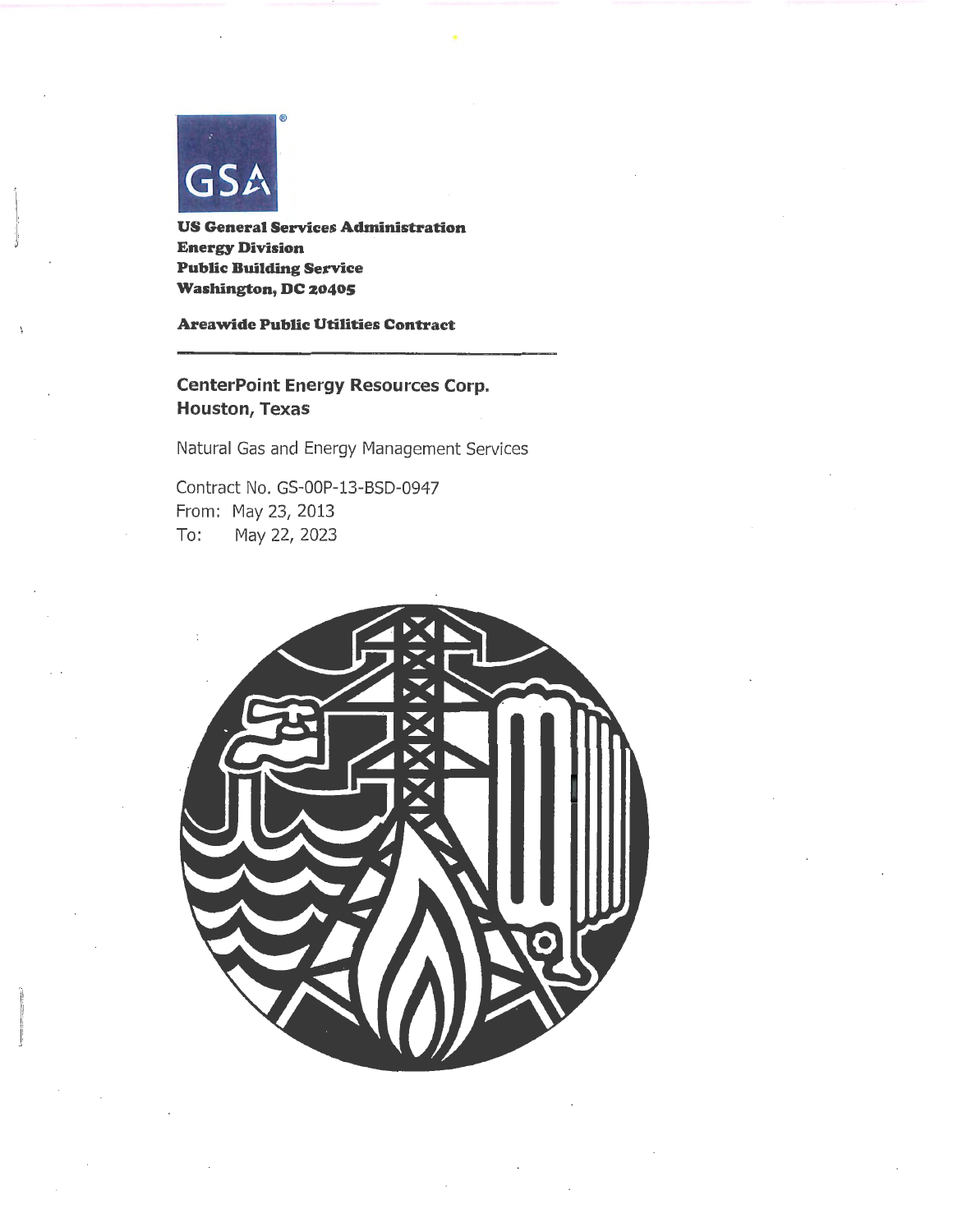$\label{eq:2.1} \frac{1}{\sqrt{2}}\int_{\mathbb{R}^3}\frac{1}{\sqrt{2}}\left(\frac{1}{\sqrt{2}}\right)^2\frac{1}{\sqrt{2}}\left(\frac{1}{\sqrt{2}}\right)^2\frac{1}{\sqrt{2}}\left(\frac{1}{\sqrt{2}}\right)^2\frac{1}{\sqrt{2}}\left(\frac{1}{\sqrt{2}}\right)^2.$ 

 $\star$  .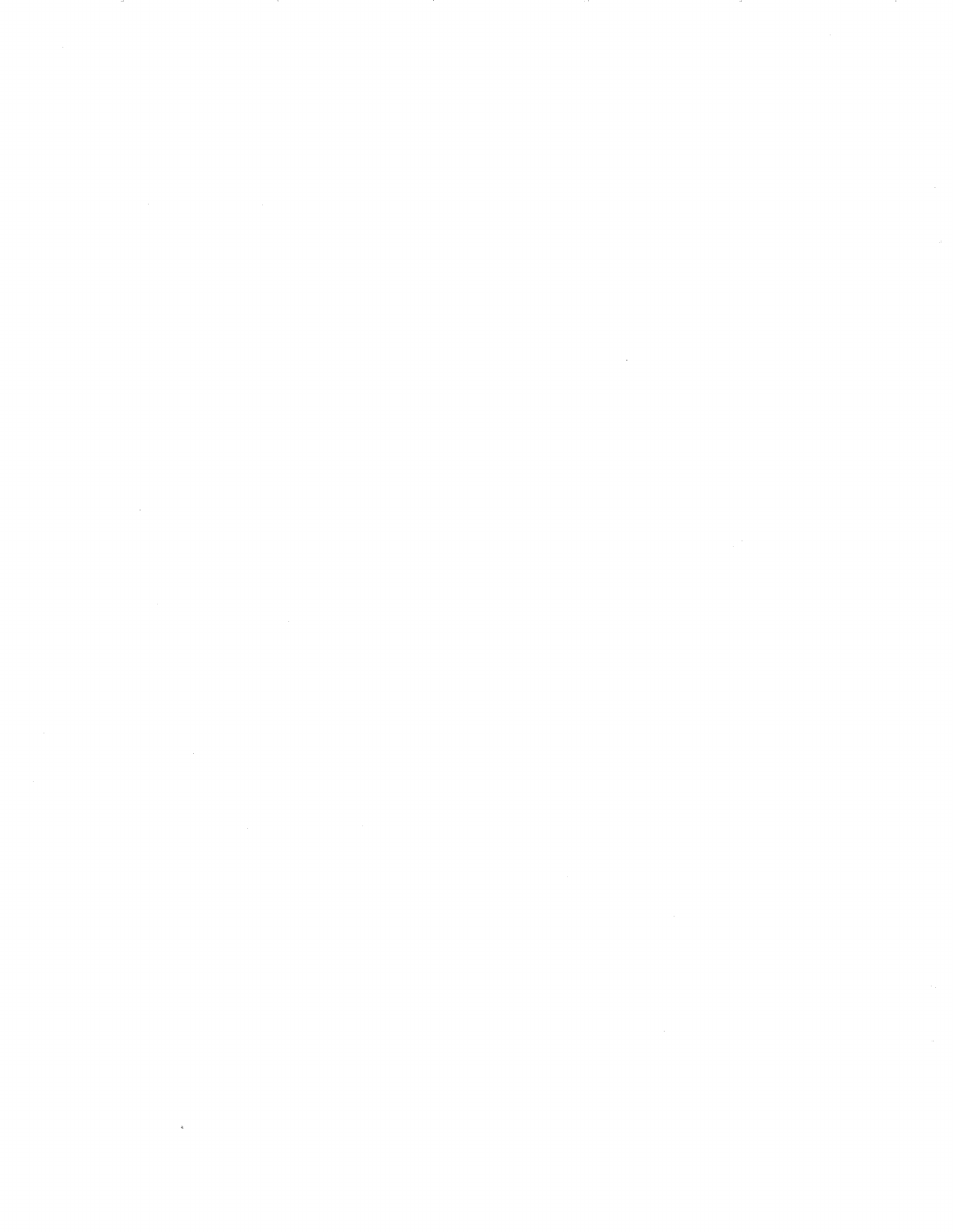# Areawide Public Utility Contract

for

Natural Gas

and

Regulated Energy Management Services

between the

United States of America

and

CenterPoint Energy Resources Corp.

Contract No. GS-OOP-13-BSD-0947

CenterPoint Energy Resources Corp. **1111** Louisiana Street Houston, Texas 77002 Duns No. 006948210

Service Areas in the States of Arkansas, Louisiana, Mississippi, Oklahoma and Texas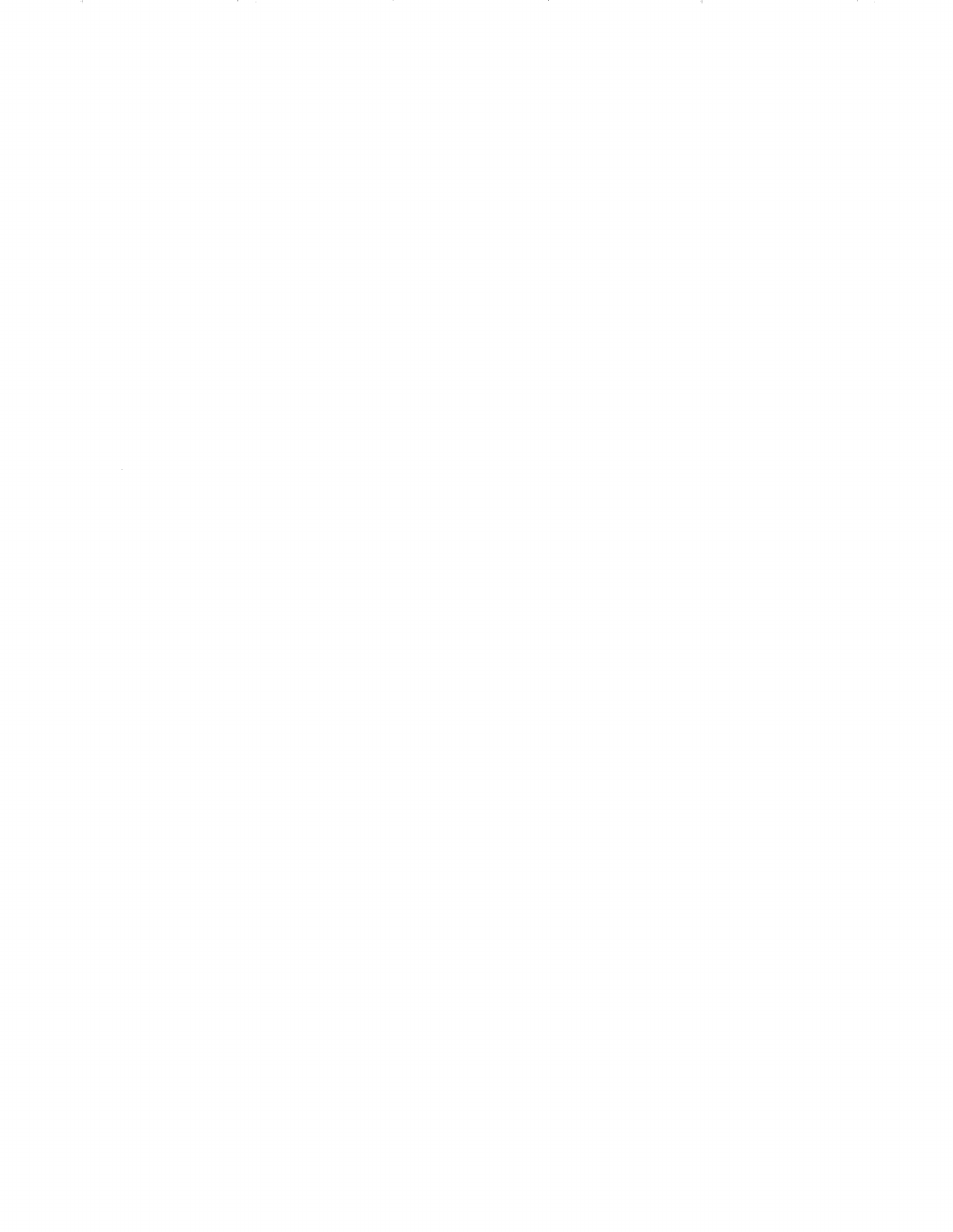## Negotiated Areawide Contract No. GS-OOP-13-BSD-0947 between the United States of America and CENTERPOINT ENERGY RESOURCES CORP.

## TABLE OF CONTENTS

# **Article**

 $\sim$ 

## Page

| 1. |                                                      |                |
|----|------------------------------------------------------|----------------|
|    |                                                      | $\overline{2}$ |
|    |                                                      | $\overline{2}$ |
|    | 4. Authorization Procedure and Service Disconnection | 3              |
|    |                                                      | 3              |
|    |                                                      | 4              |
|    |                                                      |                |
|    |                                                      | 4              |
|    |                                                      | 4              |
|    |                                                      | 4              |
|    |                                                      | 5              |
|    |                                                      | 5              |
|    |                                                      | 5              |
|    |                                                      | 5              |
|    |                                                      | 9              |
|    |                                                      | 9              |
|    |                                                      | 9              |
|    |                                                      | 9              |
|    |                                                      | 10             |
|    |                                                      | 10             |
|    |                                                      |                |
|    |                                                      |                |

| Authorization for Services Provided under the Appropriate Regulatory AuthorityExhibit C |  |
|-----------------------------------------------------------------------------------------|--|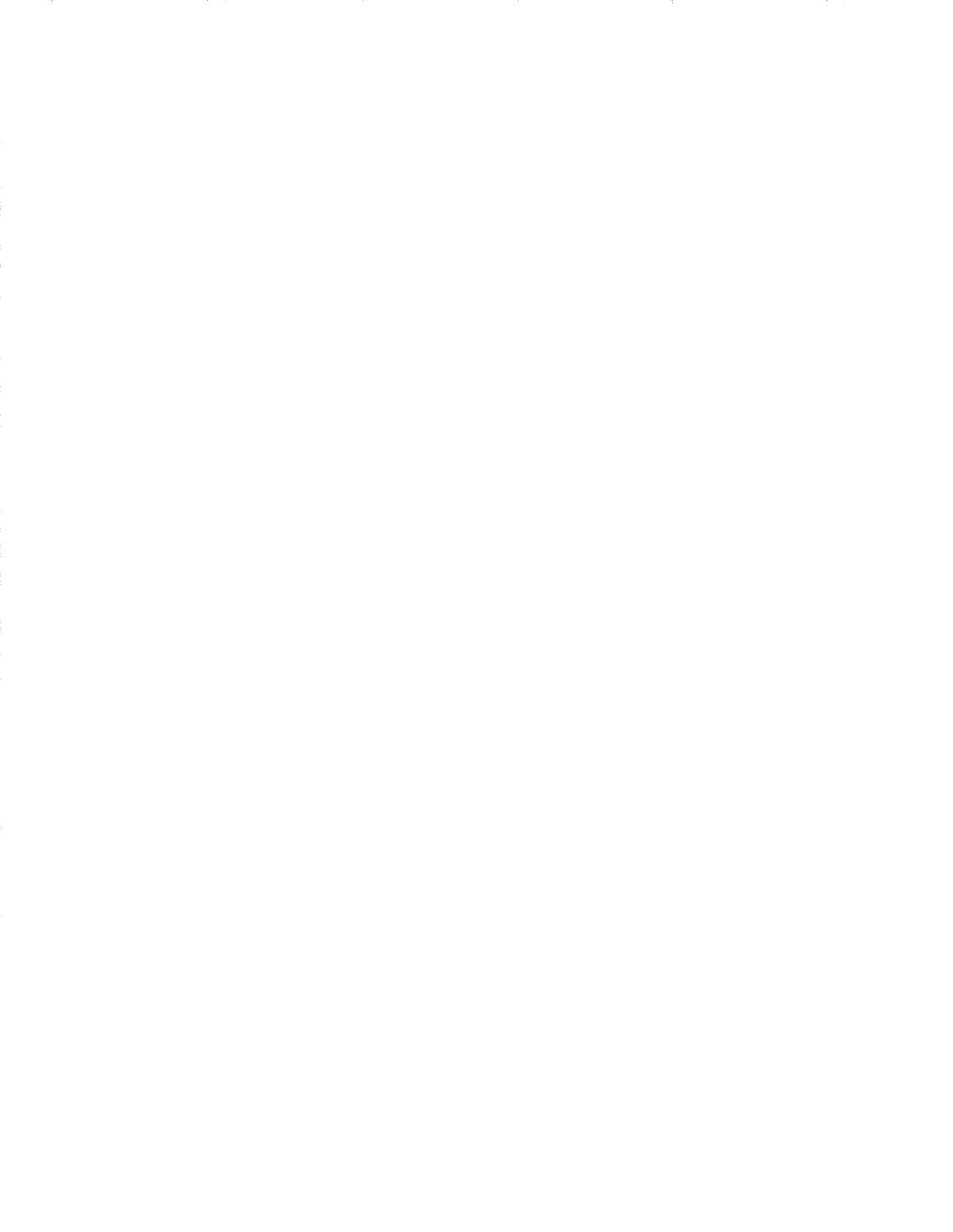## NEGOTIATED AREAWIDE CONTRACT No. GS-OOP-13-BSD-0947

## BETWEEN THE UNITED STATES OF AMERICA AND CENTERPOINT ENERGY RESOURCES CORP.

THIS AREAWIDE CONTRACT FOR NATURAL GAS, AND ENERGY MANAGEMENT SERVICES PROVIDED UNDER THE APPROPRIATE REGULATORY AUTHORITY is executed to be effective the 23nd day of May, 2013, between the UNITED STATES OF AMERICA, acting through the Administrator of General Services (hereinafter referred to as the "Government"), pursuant to the authority contained in 40 U.S.C. 501 (b)(1 ), and CenterPoint Energy Resources Corp., a corporation organized and existing under the laws of the State of Delaware, and having its principal office and place of business at 1111 Louisiana Street, Suite 4600, Houston, Texas 77002 (hereinafter referred to as the "Contractor"):

WHEREAS, the Contractor is a regulated natural gas public utility company;

WHEREAS, the Contractor now has on file with the Texas Railroad Commission, the Arkansas Public Service Commission, the Louisiana Public Service Commission, the Mississippi Public Service Commission, the Oklahoma Public Service Commission and/or such other regulatory bodies as may have jurisdiction over the Contractor (hereinafter referred to collectively as the "Commission") all of its effective tariff, rate schedules, riders, rules and regulatory terms and conditions of service, as applicable;

WHEREAS, with some exceptions, the Government is generally required by Chapter 1 of Title 48 of the Federal Acquisition Regulation (FAR), 48 CFR 41.204, to enter into a bilateral contract for natural gas and/or energy management services at each Federal facility where the value of the utility service provided is expected to exceed \$150,000 per year;

WHEREAS, where the Government has an Areawide Contract in effect with a particular utility then such utility service is normally to be procured thereunder;

WHEREAS, the Contractor and the Government mutually desire that this Areawide Contract be used by the agencies of the Government in obtaining natural gas, and energy management services and/or services provided under the Appropriate Regulatory Authority from the Contractor and to facilitate partnering arrangements as encouraged and authorized by 10 U.S.C. 2911-2918 and 42 U.S.C. 8256;

NOW, THEREFORE, in consideration of the premises and mutual covenants herein contained, the parties hereby agree as follows:

#### ARTICLE 1. DEFINITIONS.

1.1. As used in this contract,

(a) the term "Areawide Contract" means this master contract entered into between the Government and Contractor to cover the acquisition of utility service by all Federal agencies with facilities in the service territory from Contractor for a period not to exceed ten (10) years;

(b) the term "Agency" means any Federal department, agency, or independent establishment in the executive branch of the Government, any establishment in the legislative or judicial branches of the Federal Government, or any wholly or mixed ownership Government corporation, as defined in the Government Corporation Control Act, a list of which Agencies may be found by searching the document entitled ADM 4800.2G, dated February 16, 2011, on the General Services Administration website;

(c) the term "Ordering Agency" means any Agency that is authorized to and obtains Utility Services under this Areawide Contract;

(d) the term "Authorization" means an order form used to acquire services under this Areawide contract (see Exhibit "A" AUTHORIZATION FOR NATURAL GAS SERVICE, Exhibit "B" AUTHORIZATION FOR ENERGY MANAGEMENT SERVICE, and/or Exhibit "C" AUTHORIZATION FOR THE PROVISION OF SERVICES PROVIDED UNDER THE APPROPRIATE REGULATORY AUTHORITY) annexed hereto. With the exception of the provisions defined in "Contractor's Tariff" and "Contractor's Terms and Conditions," all authorizations shall be administered outside of the oversight and purview of the regulatory environment and in accordance with the requirements of the Federal Acquisition Regulations;

(e) the term "Termination Authorization" means an order form used to by the Government to notify the Contractor that the Government wants to discontinue or disconnect a specific utility service provided under this Contract, where the Authorization for Utility Services does not otherwise specify how Utility Services are to be terminated. (SEE EXHIBIT "A" AUTHORIZATION FOR NATURAL GAS SERVICE, EXHIBIT "B" AUTHORIZATION FOR ENERGY MANAGEMENT SERVICE and/or EXHIBIT "C" AUTHORIZATION FOR THE PROVISION OF SERVICES PROVIDED UNDER THE APPROPRIATE REGULATORY AUTHORITY);

(f) the term "Service" means any natural gas, and/or energy management services generally available from the Contractor pursuant to Contractor's Tariff or the Contractor's Terms and Conditions, whichever is applicable;

(g) the term "Natural Gas Service" means natural gas commodities (where applicable), transportation, distribution, and/or related services;

(h) the term "Energy Conservation Measure" means any specific energy related or water project intended to provide energy savings and/or demand reduction in Federal facilities (Reference Article 18 herein);

(i) the term "Energy Management Service (EMS)" means any project that reduces and/or manages energy demand in a facility as well as those services that determine whether such reductions are feasible (such as energy audits and any ancillary services necessary to ensure the proper operation of the energy conservation measure. Such measures include, but are not limited to, operating, maintenance and commissioning services. (Energy Conservation Measure and Demand Side Management Measure are considered equivalent terms, and may result from Energy Management Services.)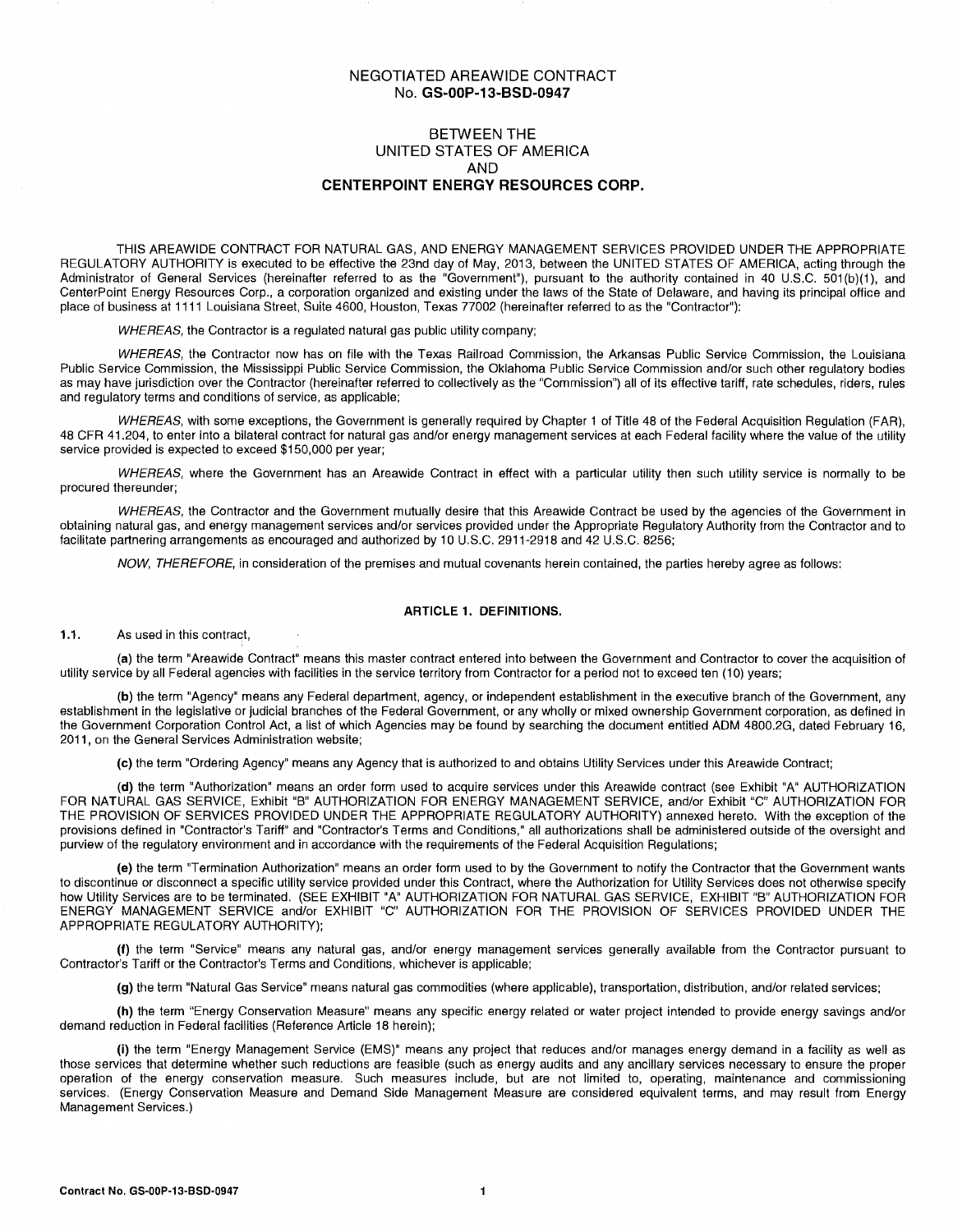To be considered an EMS measure, the measure must satisfy all of the following requirements:

- 1. the EMS measure must produce measurable energy reductions or measurable amounts of controlled energy and/or water use;
- 2. the EMS measure must be directly related to the use of energy or directly control the use of energy or water;
- 3. the preponderance of work covered by the EMS measure (measured in dollars) must be for Items 1 and 2 above; and
- 4. the EMS measure must be an improvement to real property.

**(j)** the term "Contractor's Tariff" means the CenterPoint Energy Resources Corp. Utility Service Tariffs, and includes rate schedules, covenants, riders, rules, regulations, and regulated terms and conditions of service as may be modified, amended or supplemented by the Contractor from time to time and approved by the Commission;

**(k)** the term "Contractor's Terms and Conditions" for this Agreement, means the generic terms, conditions, policies, procedures, payment terms established by the Contractor for those services that are provided pursuant to this Contract, and as such, may be modified, amended, or supplemented by the Contractor from time to time, that are under the Commission's jurisdiction, but are not required to be approved by the Commission before they take effect.

**(I)** the term "Connection Charge" means a Contractor's charge for facilities on the Contractor's side of the delivery point which facilities (1) are required to make connections with the nearest point of supply and (2) are installed, owned, maintained, and operated by the Contractor in accordance with the Contractor's Tariff and the Commission's rules and regulations;

**(m)** the term "Class of Service" or "Service Classification" means those categories of service established by the Contractor's Tariff as filed with the Commission; and

**(n)** the term "Utility Service" means any Natural Gas Service, Energy Conservation Measure, Energy Management Services and/or Services provided under the Appropriate Regulatory Authority that are generally available from the Contractor pursuant to Contractor's Tariff or the Contractor's Terms and Conditions, whichever is applicable.

**(o)** the term "Service Territory'' means the service territories of Contractor for the provision of Utility Service in the States of Arkansas, Louisiana, Mississippi, Oklahoma and Texas and such other jurisdictions in which Contractor provides Utility Service under the Appropriate Regulatory Authority.

**1.2.** This Article is hereby expanded to include the additional definitions contained in FAR Clause 52.202-1, Definitions (JULY 2004), 48 C.F.R. 52.202-1, which are incorporated herein by reference.

#### **ARTICLE 2. SCOPE AND DURATION OF CONTRACT.**

**2.1.** This Areawide Contract shall be in effect on and after the date of execution and shall continue for a period of ten (10) years, except that the Government, pursuant to the clause contained in FAR 52.249-4 (48 C.F.R. 52.249-4), incorporated into this Areawide Contract under Article 14.1-69, or the Contractor, upon 60 days written notice to the Government, and without liability to the Government or any Ordering Agency, may terminate this Areawide Contract, in whole or in part, when it is in their respective interest to do so. Neither the stated duration of this Areawide Contract nor any other termination of it, in whole or in part, shall be construed to affect any obligation for any payment, charge, rate, or other matter that may be imposed pursuant to the Contractor's tariff, Contractor's Terms and Conditions or in any Authorization entered into pursuant to this Areawide Contract.

**2.2.** Authorizations may be executed under this Areawide Contract at any time during the term of this contract, up to and including the last effective date. The term of the Authorization shall be for a term of up to ten (10) years that is independent of the term of this Areawide Contract provided this contract is superseded by a follow-on contract with the Contractor.

**2.3.** The provisions of this Areawide Contract shall not apply to the Contractor's service to any Agency until both the Ordering Agency and the Contractor execute a written Authorization for Natural Gas and/or Energy Management services. After both the Government and Contractor have signed the Authorization, the Contractor will furnish to the Ordering Agency, and the Ordering Agency will purchase from the Contractor, the specific Utility Services described in the Authorization for the installation(s) or facility(ies) that are named in the Authorization.

**2.4.** Nothing in this Areawide Contract shall be construed as precluding the Ordering Agency and the Contractor from entering into an Authorization for negotiated rates or service of a special nature, provided such negotiated rates or service are in accordance with the rules and regulations of the Commission, if applicable.

**2.5.** This Areawide Contract may be used by an Ordering Agency to obtain utility services that are offered by Contractor in the Service Territory as further described in 40 U.S.C. Section 591, to the extent it is applicable, (quoted here in relevant part): "A department, agency, or instrumentality of the Federal Government may not use amounts appropriated or made available by any law to purchase electricity in a manner inconsistent with State law governing the provision of natural gas utility service...". To facilitate an Ordering Agency obtaining services under Contractor's standard agreements for utility service, an Exhibit "C" has been included in this Areawide Contract. This Exhibit "C" is designed so it also can be used by an Ordering Agency when a change requested by the Ordering Agency to Contractor's standard terms and conditions for utility service has been approved by the appropriate regulatory authority.

#### **ARTICLE 3. EXISTING CONTRACTS.**

**3.1.** The parties agree that an Agency currently acquiring service from the Contractor under a separate written contract may continue to do so until that contract expires or until such time as the Agency and the Contractor mutually agree to terminate that separate written contract and have such service provided pursuant to this Areawide Contract by executing an appropriate Authorization or Authorizations.

**3.2.** Existing special rates and services of a special nature currently provided under a separate written contract may be continued under the Authorizations described in Article 3.1 if requested by the Ordering Agency and agreed upon by the Contractor.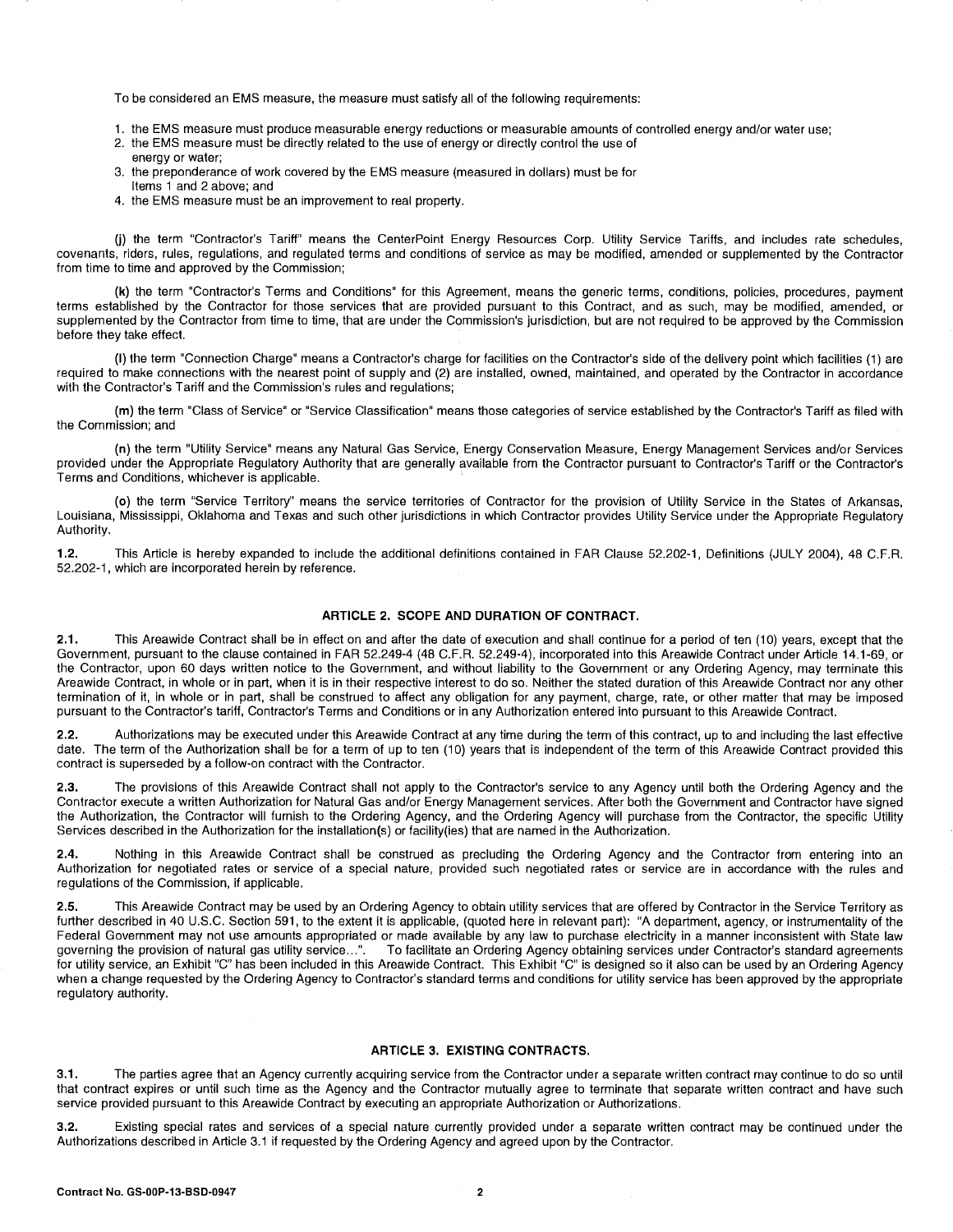## **ARTICLE 4. AUTHORIZATION PROCEDURE AND SERVICE DISCONNECTION.**

**4.1.** To obtain or change service under this Areawide Contract, the Ordering Agency shall complete the appropriate Authorization and forward it to the Contractor. Upon the request of the Ordering Agency, the Contractor shall endeavor to provide reasonable assistance to the Ordering Agency in selecting the service classification which may be most favorable to the Ordering Agency. Upon execution of an Authorization by both the Contractor and the Ordering Agency, the date of initiation or change in service shall be effective as of the date specified in the Authorization. In the event a date is not specified in the Authorization as the effective date, the date in which the Authorization was signed by the Ordering Agency shall be the effective date of the Authorization. An executed copy of the Authorization shall be transmitted by the Ordering Agency to GSA at the address provided in Article 16.1.

**4.2.** During the term of this Areawide Contract, effective Authorizations need not be amended, modified, or changed by an Ordering Agency to reflect changes in: accounting and appropriation data, the Contractor's Tariff requirements, the Contractor's cost of purchased fuel, or the estimated annual cost of service. Such changes are considered internal to the party involved. Where changes are required in effective Authorizations because of a change in the service requirements of an Ordering Agency, an amended Authorization shall be mutually agreed upon and executed.

**4.3.** An Ordering Agency or the Contractor may discontinue service provided pursuant to this Areawide Contract to a particular Federal facility or installation by delivering a written Termination Authorization to the other. Such discontinuance of service by an Ordering Agency or the Contractor shall be in accordance with the terms of this Areawide Contract and the Contractor's Tariff, Contractor's Terms and Conditions, or as otherwise provided under a particular Authorization.

**4.4.** Prior to entering into an Authorization for goods and/or services, other than utility service, generally available from other sources on a competitive basis, the Contracting Officer shall obtain a justification for utilizing other than full and open competition in accordance with the policies and procedures prescribed by Subpart 6.3 of the Federal Acquisition Regulations (48 C.F.R 6.301).

**4.5.** In the event the Areawide Contract is not renewed at the expiration of the contract term, and active Exhibit "B" Authorization for energy management service shall be cancelled unless it is modified to incorporate the general terms and conditions of the current contract and the term extended to the required contract term specified in the Authorization.

**4.6** The Contracting Officer of the Authorization shall review the clauses in Article 14 and include the relevant clauses in the Exhibit "A" AUTHORIZATION FOR NATURAL GAS SERVICE, Exhibit "B" AUTHORIZATION FOR ENERGY MANAGEMENT SERVICE and/or Exhibit "C" AUTHORIZATION OR THE PROVISION OF SERVICES PROVIDED UNDER THE APPROPRIATE REGULATORY AUTHORITY.

#### **ARTICLE 5. RATES, CHARGES, AND PUBLIC REGULATION.**

**5.1.** A complete listing of all the Contractor's Tariffs are available to the Government and any Ordering Agency electronically at the Contractor's website accessible via the tariff link on the website entitled www.centerpointenergy.com/.

**5.2.** Subject to the provisions of Article 2.3, all utility and/or energy management service purchases under this Areawide Contract, as well as any other actions taken under this Areawide Contract, shall be in accordance with, and subject to, the Contractor's Tariff, except to the extent that same are preempted by Federal law. Throughout the term of the Contract, the Government shall have full access to the Contractor's currently effective Tariffs. In the event the Contractor's Tariff becomes inaccessible via the internet or the Ordering Agency does not have access to the internet, the Contractor agrees to provide newly effective or amended Tariff in accordance with the Contractor's Tariff distribution practices, policies and procedures applicable to all customers.

**5.3.** If, during the term of this Areawide Contract, the Commission approves a change in rates for utility service obtained under an Authorization in effect hereunder, the Contractor agrees to continue to furnish, and the Ordering Agency agrees to continue to pay for, those Utility Services at the newly approved rates from and after the date such a rate change is made effective. As provided in Article 4.2, modification of any Authorization hereunder is not necessary to implement higher or lower rates.

**5.4.** The Contractor hereby represents and warrants to the Government that the Utility Service rates available to any Ordering Agency hereunder shall at all times not exceed those available to any other customer served under the same service classification for the same or comparable service, under like conditions of use. Nothing herein shall require the Contractor to apply a utility service rate that is inapplicable to the Ordering Agency.

**5.5.** Reasonable written notice via an Authorization shall be given by the Ordering Agency to the Contractor, at the address provided in Article 16.2, of any material changes proposed in the volume or characteristic of utility services required by the Ordering Agency.

**5.6.** To the extent required by the Contractor's Tariff or the Contractor's Terms and Conditions, and in accordance therewith, any necessary extension, alteration, relocation, or reinforcement of the Contractor's transmission and/or distribution lines, related special facilities, service arrangements, Energy Management Services (including any rebates to which the Ordering Agency may be entitled), energy audit services, or other Utility Services required or requested by an Ordering Agency shall be provided and, as applicable, billed for, by the Contractor.

**5.7.** To the extent available from the Contractor, the Contractor shall provide and, as applicable, bill for technical assistance on or concerning an Ordering Agency's equipment (such as the inspection or repair of such equipment) as may be requested by such Ordering Agency. The charges for such technical assistance shall be calculated at the time the technical assistance is rendered in accordance with the Contractor's applicable billing schedule in effect at the time the technical assistance is rendered (except as otherwise mutually agreed upon by the Contractor and Ordering Agency in writing), and the assistance shall comply with Contractor's Tariff, if applicable.

**5.8.** The Authorization used to obtain and provide the matters, Utility Services, or technical assistance described in Articles 5. And above shall contain information descriptive of the matters, services, or technical assistance required or requested, including the amount of (or method to determine) any payment to be made by the Ordering Agency to the Contractor for the provision of said matters, services, or technical assistance.

**5.9.** Any charges for matters or services referenced in Article 5.6 hereof which are not established by the Contractor's Tariff shall be subject to audit by the Ordering Agency. Payment for the matters and services referenced in Article 5.6 shall not be unreasonably withheld or denied. The Contractor further warrants and represents to the Government that charges for the matters or services referenced in Article 5.6. will not exceed the charges billed to other customers of the Contractor served under the same service classification for like matters or services provided under similar circumstances.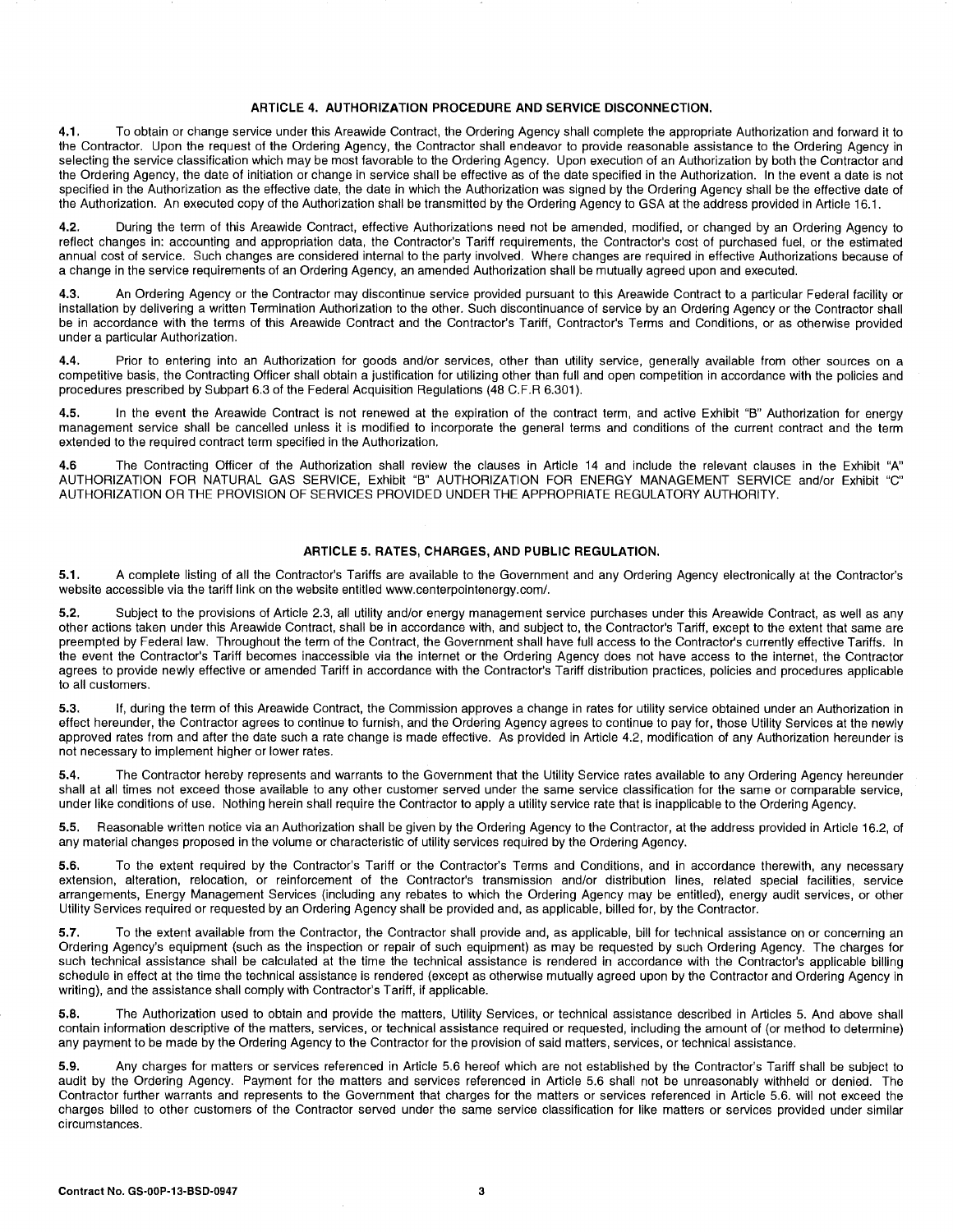#### **ARTICLE 6. BILLS AND BILLING DATA.**

**6.1.** The Utility Services supplied hereunder shall be billed to the Ordering Agency at the address specified in each Authorization. Bills shall be submitted in original only, unless otherwise specified in the Authorization. All bills shall contain such data as is required by the Commission to substantiate the billing, and such other reasonable and available data as may be requested by the Ordering Agency, provided that such other data are contained in bills provided to other customers of the Contractor served under the same service classification as the Ordering Agency.

#### **ARTICLE 7. PAYMENTS FOR SERVICES.**

**7.1.** With the exception of the payments described in Article 7.3 herein, payments hereunder shall not be paid in advance of services rendered. The Ordering Agency shall effect payment of all bills for Utility Services rendered under this Areawide Contract in accordance with the terms of the Contractor's currently effective payment provisions of the Contractor's Tariff. Changes in the Contractor's Tariff provisions for the payment of bills shall supersede the provisions of this paragraph.

**7.2.** The Ordering Agency will make invoice payments for services not subject to the direct oversight or approval of the Commission in accordance with the provisions of the FAR Subpart 52.232-25 (Article 14.1-43). The interest rate for late payments made pursuant to this clause shall be computed in accordance with the Office of Management and Budget prompt payment regulations at 5 C.F.R. 1315.

**7.3.** All payments hereunder shall not normally be made in advance of services rendered in accordance with FAR Subpart 32.4 unless required by the Contractor's Tariff. The applicability of this provision is limited to connection charge and line extension payments specifically cited and provided for in the Contractor's Tariff.

**7.4.** Each payment made by Treasury check to the Contractor shall include the Contractor's billing stub(s), or a Government or Ordering Agency payment document that clearly and correctly lists all of the Contractor's account numbers to which the payment applies and the dollar amount applicable to each account. If payment is by Electronic Funds Transfer either through the Automated Clearing House (ACH) or the Federal Reserve Wire Transfer System, the provisions of FAR Subpart 52.232-37 shall apply (See Article 14) and the Ordering Agency must specify the method of payment and the designated payment office on the Authorization form.

#### **ARTICLE 8. CONTRACTOR-OWNED METERS.**

**8.1.** Metering equipment of standard manufacture suitable to measure all Utility Services supplied by the Contractor hereunder shall be furnished, installed, calibrated and maintained by the Contractor at its expense. In the event any meter fails to register or registers incorrectly, as determined by the regulations of the Commission, billing adjustments shall be made in accordance with such regulations.

**8.2.** The Contractor, so far as reasonable, shall read all meters monthly in accordance with the Contractor's Tariff and the Commission's regulations.

**8.3.** Meters shall be inspected upon installation at no direct charge to the Ordering Agency. Subsequent inspection, periodic testing, repair, and replacement of meters shall be done in such place and manner as provided by the Commission's regulations. Upon notice that a meter is failing to register correctly, the Contractor shall take immediate steps to effect replacement or repair. Ordering Agencies shall have the right to request a meter test in accordance with the procedures prescribed in the Commission's regulations. The tests and applicable meter accuracy standards are those set forth in the Commission's regulations. The expense of meter tests shall be borne by the party designated as responsible therefore in the Commission's regulations.

**8.4.** For the purposes of this Article, references to meters shall apply only to Contractor-owned metering devices installed and maintained by the Contractor in accordance with Commission guidelines for regulated Utility Service(s). References to meters under this Article shall not apply to meters that are to be installed by the Contractor at the request of an Ordering Agency, to be owned by the Government as a part of an Authorization for Energy Management Service or other service.

#### **ARTICLE 9. EQUIPMENT AND FACILITIES.**

**9.1.** Subject to the provisions of Article 5.6 hereof, the responsibility for owning, furnishing, installing, and maintaining all equipment and facilities (other than meters) required to supply service at the delivery point(s) specified in an Authorization shall be determined in accordance with the Contractor's regulated Tariff. The Ordering Agency shall provide, free of charge to the Contractor, mutually agreeable locations on its premises for the installation of meters and such other equipment furnished and owned by the Contractor and necessary to supply service hereunder. The Contractor shall, at all times during the life of this Areawide Contract, operate and maintain at its expense such equipment or facilities as for which it has responsibility in accordance with this Article 9.1, and shall assume all taxes and other charges in connection therewith. Notwithstanding anything to the contrary in FAR 52.241-5 (Contractor's Facilities (FEB 1995)), to the extent required by the Contractor's Tariffs and the Commission's rules and regulations, and in accordance thereof, such equipment and facilities for which the Contractor has responsibility in accordance with this Article 9.1 may be removed or abandoned in place. In both cases, the Agency's premises shall be restored by the Contractor at its expense within a reasonable time after discontinuance of service to the Ordering Agency.

**9.2.** All necessary rights-of-way, easements and such other rights necessary to permit the Contractor to perform under this contract shall be obtained and the expense for same borne in accordance with the Contractor's Tariff and the Commission's rules and regulations.

#### **ARTICLE 10. LIABILITY.**

**1 0.1.** If the Government and/or an Ordering Agency has limited or restricted the Contractor's right of access under Article 11 and thereby interfered with the Contractor's ability to supply service or to correct dangerous situations which are a threat to public safety, Contractor shall be excused from any contractual or service obligations that are impacted by the Government's limitation or restriction on access and the Government shall be responsible for any liability resulting from such restricted or limited access to the extent permitted by law and authorized by appropriations. This Article 10.1 shall not be construed to limit the Government's liability under applicable law.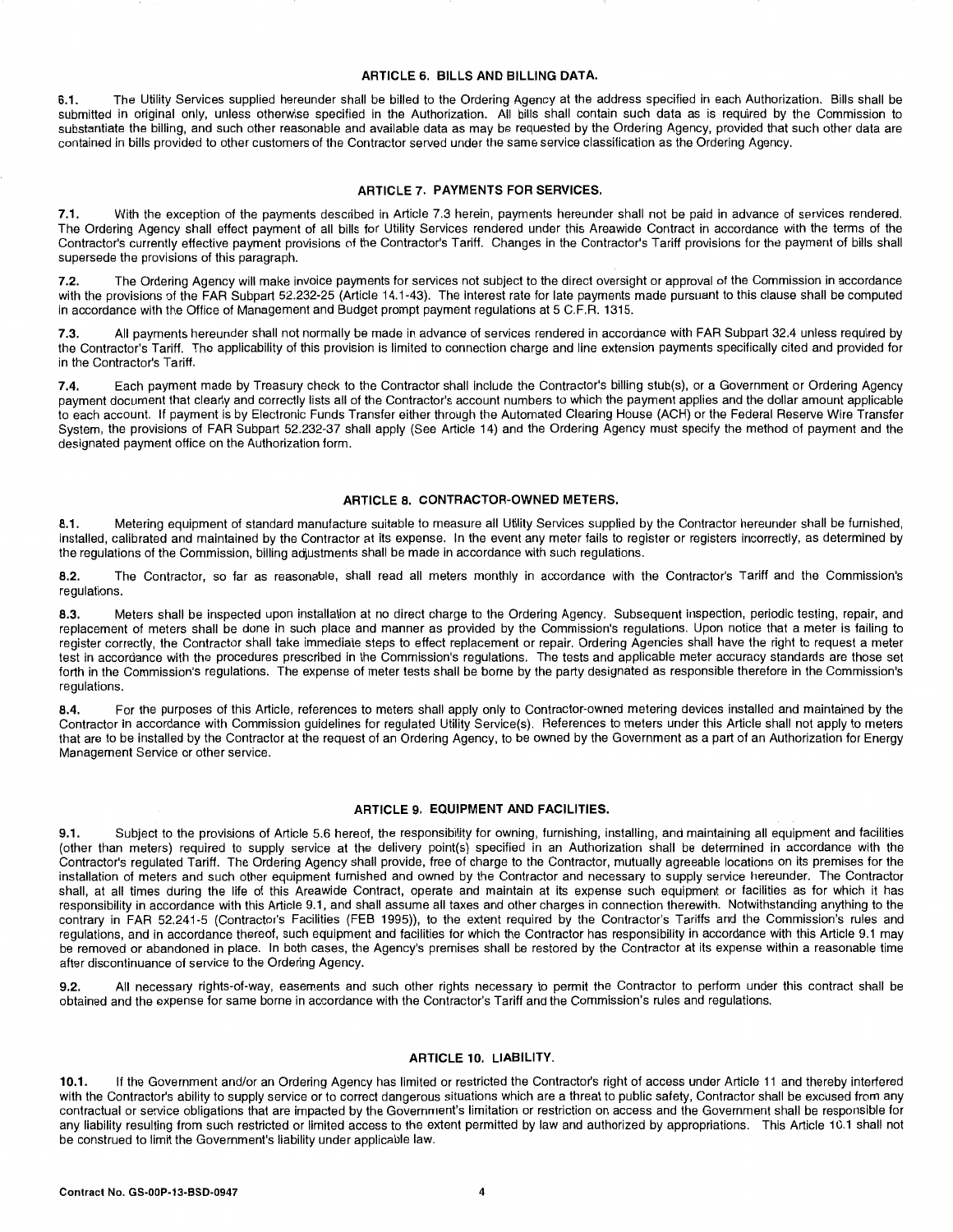**10.2.** The Contractor's liability to the Government and to any Ordering Agency for any failure to supply service, for any interruptions in service, and for any irregular or defective service shall be determined in accordance with the Contractor's Tariff.

**10.3.** Except as provided above, and in accordance with the Contractor's Tariff, the Government shall not be liable for damage or injury to any person or property, including death, occasioned solely by the Contractor, its employees' or agents' negligent installation and use, operation or intentional misuse of the Contractor's equipment or facilities.

**10.4.** In accordance with the Contractor's Tariff, neither the Contractor nor its employees or agents, shall be liable for damage or injury to any person or property, including death, occasioned solely by the negligent installation, use, operation or intentional misuse of Contractor's equipment or facilities by the Government, its employees or agents.

**10.5.** The Contractor shall not be liable for incidents arising out of or in any way connected with the violation or compliance with any local, state, or federal environmental law or regulation resulting from pre-existing conditions at a Government job site, release or spill of any pre-existing hazardous materials or waste, or out of the management and disposal of any pre-existing contaminated soils or ground water which was removed from the ground as a result of work performed by the Contractor, unless it can be determined that there was negligence on the part of the Contractor's employees which resulted in willful failure to notify and react to an obvious pre-existing condition.

**10.6.** The Government agrees to accept full responsibility for and bear all costs associated with pre-existing environmental liability. Responsibility for testing, abatement, remediation, and/or disposal of hazardous material, including, but not limited to, contaminated soil, contaminated groundwater and contaminated surface water and storm water resulting from contact with pre-existing hazardous materials, lead paint, asbestos, polychlorinated biphenyls, fuel oil, or underground fuel oil tanks, shall remain with the Government. Where there is reason to suspect that hazardous material is present at the work site, or where hazardous material is encountered during the course of work being performed, the Contractor shall stop work; notify the Contracting Officer and Agemcy personnel, and request that the Government test the work site for such hazardous material and appropriately abate and dispose of such hazardous material. Once the work site has been cleared of all hazardous material, the Contractor shall resume work in that area.

#### **ARTICLE 11. ACCESS TO PREMISES.**

**11.1.** The Contractor shall have access to the premises served at all reasonable times during the term of this Areawide Contract and at its expiration or termination for the purpose of reading meters, making installations, repairs, or removals of the Contractor's equipment, or for any other proper purposes hereunder; provided, however, that proper military or other governmental authority may limit or restrict such right of access in any manner considered by such authority to be necessary or advisable.

#### **ARTICLE 12. PARTIES OF INTEREST.**

**12.1.** This Areawide Contract shall be binding upon and inure to the benefit of the successors, legal representatives, and assignees of the respective parties hereto.

**12.2.** When the Contractor becomes aware that a change in ownership of the Contractor ("change in ownership" for purposes of this Areawide Contract being defined as a sale of more than fifty percent of the outstanding voting stock of the Contractor) or a change in the name of the Contractor has occurred, the Contractor shall notify the Government at the address provided in Article 16.1 within thirty (30) days after the effective date of any such ownership or name change.

#### **ARTICLE 13. REPRESENTATIONS AND CERTIFICATIONS.**

**13.1.** This Areawide Contract incorporates by reference the representations and certifications made by the Contractor, which shall be filed annually electronically at www.sam.gov.

**13.2.** The offeror represents that the following persons are authorized to negotiate and execute on its behalf with the U.S. Government in connection with this contract: (List names, titles, and telephone numbers of the authorized negotiators):

- 1. Richard A. Zapalac; Division Sr. Vice President, Regional Gas Operations & Engineering; (713) 207-2700
- 2. Deborah C. Korenek; Division Vice President, Marketing & Sales; (713) 207-3400
- 3. Philip W. Reeves; Director, Transportation Services; (713) 207-5655

#### **ARTICLE 14. SUPPLEMENTAL CLAUSES.**

**14.1.** Clauses and Provisions Incorporated by Reference.

This contract incorporates one or more provisions and contract clauses by reference, with the same force and effect as if they were given in full text. Upon request, the Contracting Officer will make their full text available. The offeror is cautioned that the listed provisions and clauses may include blocks that must be completed by the contractor and/or submitted with its documentation. In lieu of submitting the full text of those provisions and clauses, the contractor may identify the provision and/or clause by paragraph identifier and provide the appropriate information with its documentation. Also, the full text of the provisions and clauses may be accessed electronically at this/these address(es): http://www.acquisition.gov, http://:www.acqnet.gov.

#### **FAR REF Federal Acquisition Regulation**

- 1. 52.203-3 GRATUITIES (APR 1984)
- 2. 52.203-5 COVENANT AGAINST CONTINGENT FEES (APR 1984)<br>3. 52.203-6 RESTRICTIONS ON SUBCONTRACTOR SALES TO THE (
	- RESTRICTIONS ON SUBCONTRACTOR SALES TO THE GOVERNMENT (SEPT 2006)
- 4. 52.203-7 ANTI-KICKBACK PROCEDURES (OCT 2010)<br>5. 52.203-8 CANCELLATION, BESCISSION, AND BECOVE
- CANCELLATION, RESCISSION, AND RECOVERY OF FUNDS FOR ILLEGAL OR IMPROPER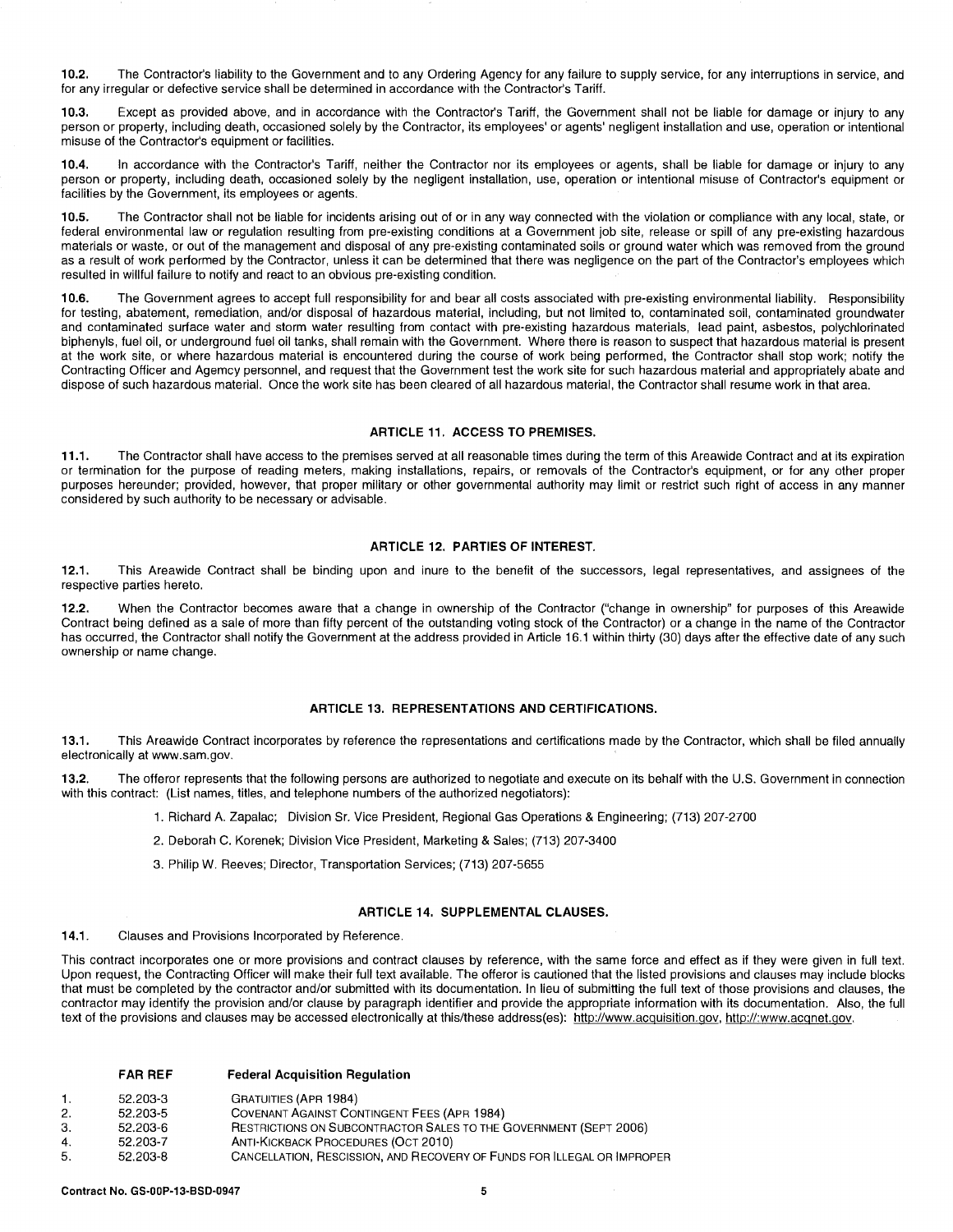|     |           | ACTIVITY (JAN 1997)                                                             |
|-----|-----------|---------------------------------------------------------------------------------|
| 6.  | 52.203-10 | PRICE OR FEE ADJUSTMENT FOR ILLEGAL OR IMPROPER ACTIVITY (JAN 1997)             |
| 7.  | 52.203-11 | CERTIFICATION AND DISCLOSURE REGARDING PAYMENTS TO INFLUENCE CERTAIN            |
|     |           | FEDERAL TRANSACTIONS (SEPT 2007)                                                |
| 8   | 52.203-12 | LIMITATION ON PAYMENTS TO INFLUENCE CERTAIN FEDERAL TRANSACTIONS                |
|     |           |                                                                                 |
|     |           | (OCT 2010)                                                                      |
| 9.  | 52.204-4  | PRINTED OR COPIED DOUBLE-SIDED ON RECYCLED PAPER (MAY 2011)                     |
| 10. | 52.204-5  | WOMEN-OWNED BUSINESS (OTHER THAN SMALL BUSINESS) (MAY 1999)                     |
| 11. | 52.204-9  | PERSONAL IDENTITY VERIFICATION OF CONTRACTOR PERSONNEL (JAN 2011) <sup>12</sup> |
| 12. | 52.204-7  | CENTRAL CONTRACTOR REGISTRATION (FEB 2012)                                      |
|     |           |                                                                                 |
| 13. | 52.209-6  | PROTECTING THE GOVERNMENT'S INTEREST WHEN SUBCONTRACTING WITH CONTRACTORS       |
|     |           | DEBARRED, SUSPENDED, OR PROPOSED FOR DEBARMENT (DEC 2010)                       |
| 14. | 52.215-2  | AUDIT AND RECORDS-NEGOTIATION (OCT 2010) '                                      |
| 15. | 52.215-10 | PRICE REDUCTION FOR DEFECTIVE COST OR PRICING DATA (AUG 2011) <sup>®</sup>      |
| 16. | 52.215-12 | SUBCONTRACTOR COST OR PRICING DATA (OCT 2010)'                                  |
|     |           |                                                                                 |
| 17  | 52.215-14 | INTEGRITY OF UNIT PRICES (OCT 2010)'                                            |
| 18. | 52.215-20 | REQUIREMENTS FOR COST OR PRICING DATA OR INFORMATION OTHER THAN COST OR         |
|     |           | PRICING DATA (OCT 2010)                                                         |
| 19. | 52.219-8  | UTILIZATION OF SMALL BUSINESS CONCERNS (JAN 2011)                               |
| 20. | 52.219-9  | SMALL BUSINESS SUBCONTRACTING PLAN (JAN 2011)                                   |
| 21. | 52.219-16 | LIQUIDATED DAMAGES-SUBCONTRACTING PLAN (JAN 1999)                               |
|     |           | CONVICT LABOR (JUNE 2003)                                                       |
| 22. | 52.222-3  |                                                                                 |
| 23. | 52.222-21 | PROHIBITION OF SEGREGATED FACILITIES (FEB 1999)                                 |
| 24. | 52.222-26 | EQUAL OPPORTUNITY (MAR 2007)                                                    |
| 25. | 52.222-35 | EQUAL OPPORTUNITY FOR SPECIAL DISABLED VETERANS, VETERANS OF THE                |
|     |           | VIETNAM ERA, AND OTHER ELIGIBLE VETERANS (SEPT 2010)                            |
| 26. | 52.222-36 | AFFIRMATIVE ACTION FOR WORKERS WITH DISABILITIES (OCT 2010)                     |
|     | 52.222-37 | EMPLOYMENT REPORTS ON SPECIAL DISABLED VETERANS, VETERANS OF THE                |
| 27. |           |                                                                                 |
|     |           | VIETNAM ERA, AND OTHER ELIGIBLE VETERANS (SEPT 2010)                            |
| 28. | 52.222-38 | COMPLIANCE WITH VETERANS' EMPLOYMENT REPORTING REQUIREMENTS                     |
|     |           | (SEPT 2010)                                                                     |
| 29. | 52.222-50 | COMBATING TRAFFICKING IN PERSONS (FEB 2009)                                     |
| 30. | 52.222-54 | EMPLOYMENT ELIGIBILITY VERIFICATION (JUL 2012)                                  |
| 31. | 52.223-4  | RECOVERED MATERIAL CERTIFICATION (MAY 2008) <sup>+</sup>                        |
|     |           | POLLUTION PREVENTION AND RIGHT-TO-KNOW INFORMATION (MAY 2011)                   |
| 32. | 52.223-5  |                                                                                 |
| 33. | 52.223-6  | DRUG-FREE WORKPLACE (MAY 2001)                                                  |
| 34. | 52.223-9  | ESTIMATE OF PERCENTAGE OF RECOVERED MATERIAL CONTENT FOR EPA-                   |
|     |           | DESIGNATED TEMS (MAY 2008) <sup>13</sup>                                        |
| 35. | 52.223-15 | ENERGY EFFICIENCY IN ENERGY-CONSUMING PRODUCTS (DEC 2007) 1                     |
| 36. | 52.223-17 | AFFIRMATIVE PROCUREMENT OF EPA-DESIGNATED ITEMS IN SERVICE AND                  |
|     |           | CONSTRUCTION CONTRACTS (MAY 2008) <sup>1</sup>                                  |
|     |           |                                                                                 |
| 37. | 52.225-13 | RESTRICTIONS ON CERTAIN FOREIGN PURCHASES (JUNE 2008)                           |
| 38. | 52.232-11 | EXTRAS (APR 1984)                                                               |
| 39. | 52.232-17 | INTEREST OCT 2010)                                                              |
| 40. | 52.232-18 | <b>AVAILABILITY OF FUNDS (APR 1984)</b>                                         |
| 41. | 52.232.19 | AVAILABILITY OF FUNDS FOR THE NEXT FISCAL YEAR (APR 1984) <sup>4</sup>          |
| 42. | 52.232-23 | ASSIGNMENT OF CLAIMS (JAN 1986)                                                 |
| 43. | 52.232-25 | PROMPT PAYMENT (OCT 2008)'                                                      |
|     |           |                                                                                 |
| 44. | 52.232-33 | PAYMENT BY ELECTRONIC FUNDS TRANSFER-CENTRAL CONTRACTOR                         |
|     |           | REGISTRATION (OCT 2003)                                                         |
| 45. | 52.232-35 | DESIGNATION OF OFFICE FOR GOVERNMENT RECEIPT OF ELECTRONIC FUNDS                |
|     |           | TRANSFER INFORMATION (MAY 1999) <sup>12</sup>                                   |
| 46. | 52.232-36 | PAYMENT BY THIRD PARTY (FEB 2010) <sup>2</sup>                                  |
| 47. | 52.232-37 | MULTIPLE PAYMENT ARRANGEMENTS (MAY 1999)                                        |
| 48. | 52.233-1  | DISPUTES (JULY 2002)                                                            |
|     |           | APPLICABLE LAW FOR BREACH OF CONTRACT CLAIM (OCT 2004)                          |
| 49. | 52.233-4  |                                                                                 |
| 50. | 52.236-9  | PROTECTION OF EXISTING VEGETATION, STRUCTURES, EQUIPMENT, UTILITIES, AND        |
|     |           | <b>IMPROVEMENTS (APR 1984)</b>                                                  |
| 51. | 52.237-2  | PROTECTION OF GOVERNMENT BUILDINGS, EQUIPMENT, AND VEGETATION                   |
|     |           | (APR 1984)                                                                      |
| 52. | 52.241-2  | ORDER OF PRECEDENCE-UTILITIES (FEB 1995)                                        |
| 53. | 52.241-3  | SCOPE AND DURATION OF CONTRACT (FEB 1995) <sup>4</sup>                          |
|     |           |                                                                                 |
| 54. | 52.241-4  | CHANGE IN CLASS OF SERVICE (FEB 1995)                                           |
| 55. | 52.241-5  | CONTRACTOR'S FACILITIES (FEB 1995)                                              |
| 56. | 52.241-6  | SERVICE PROVISIONS (FEB 1995) <sup>+</sup>                                      |
| 57. | 52.241-7  | CHANGE IN RATES OR TERMS AND CONDITIONS OF SERVICE FOR REGULATED                |
|     |           | SERVICES (FEB 1995)                                                             |
| 58. | 52.241-8  | CHANGE IN RATES OR TERMS AND CONDITIONS OF SERVICE FOR UNREGULATED              |
|     |           |                                                                                 |
|     |           | <b>SERVICES (FEB 1995)</b> <sup>13</sup>                                        |
| 59. | 52.241-9  | CONNECTION CHARGE (FEB 1995) <sup>23</sup>                                      |
| 60. | 52.241-9  | CONNECTION CHARGE (ALT I) (FEB 1995) <sup>23</sup>                              |
| 61. | 52.241-10 | TERMINATION LIABILITY (FEB 1995) <sup>23</sup>                                  |
| 62. | 52.241-12 | NONREFUNDABLE, NONRECURRING SERVICE CHARGE (FEB 1995) <sup>23</sup>             |
| 63. | 52.242-13 | BANKRUPTCY (JULY 1995)                                                          |
| 64. | 52.243-1  | CHANGES-FIXED PRICE (AUG 1987)                                                  |
|     |           |                                                                                 |
| 65. | 52.244-5  | COMPETITION IN SUBCONTRACTING (DEC 1996)'                                       |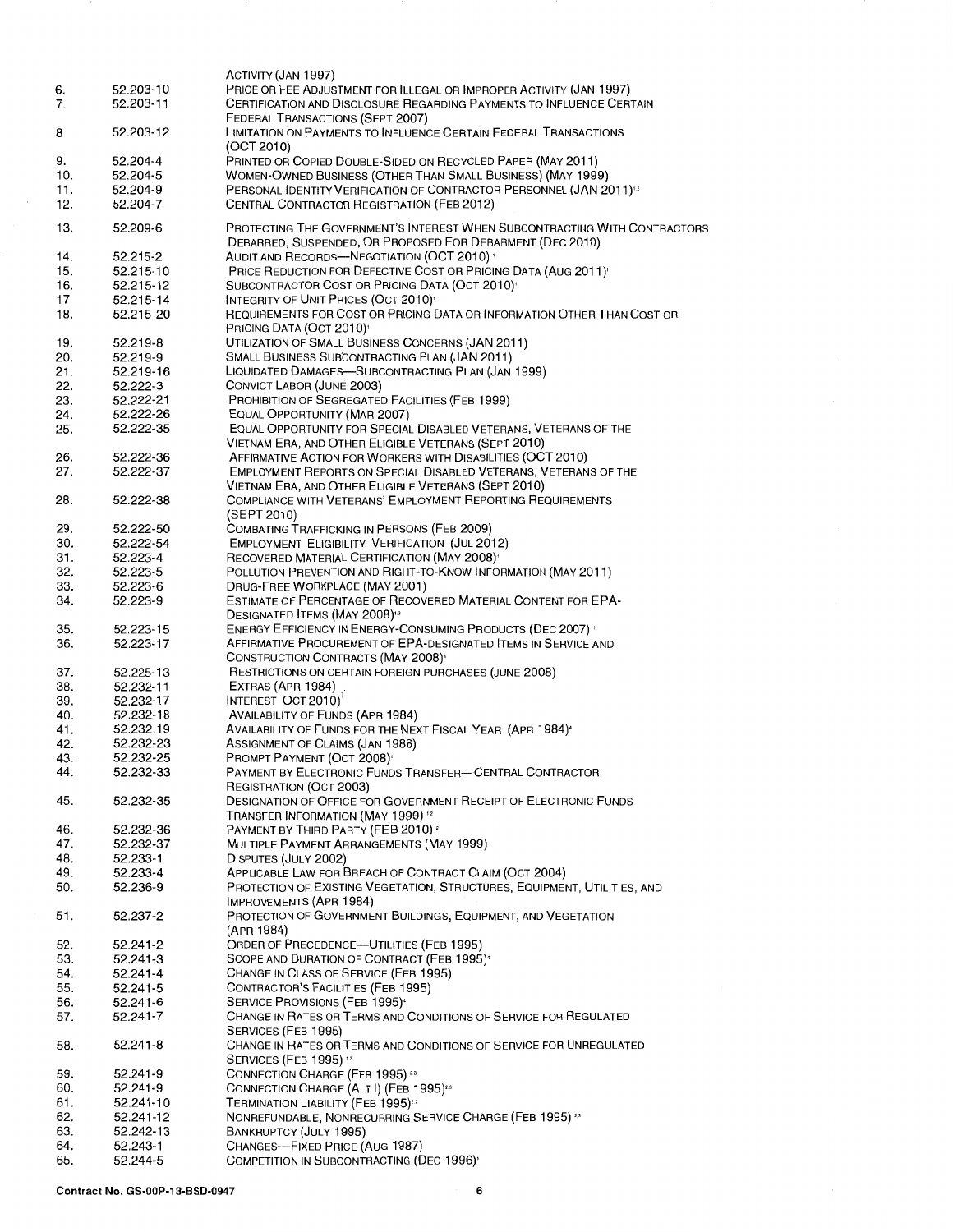| 66. | 52.244-6   | SUBCONTRACTS FOR COMMERCIAL ITEMS (DEC 2010)                                        |
|-----|------------|-------------------------------------------------------------------------------------|
| 67. | 52.246-25  | LIMITATION OF LIABILITY-SERVICES (FEB 1997)                                         |
| 68. | 52.248-1   | VALUE ENGINEERING (ALT I) (OCT 2010)                                                |
| 69. | 52.249-4   | TERMINATION FOR CONVENIENCE OF THE GOVERNMENT (SERVICES) (SHORT FORM)<br>(APR 1984) |
| 70. | 52.249-8   | DEFAULT (FIXED-PRICE SUPPLY AND SERVICE) (APR 1984) '                               |
| 71. | 552.241-70 | AVAILABILITY OF FUNDS FOR THE NEXT FISCAL YEAR OR QUARTER (SEPT 2010)               |
| 72. | 552.241-71 | DISPUTES (UTILITY CONTRACTS) (AUG 2010)                                             |

'INDICATES THAT THE CLAUSE APPLIES TO THE ENERGY MANAGEMENT AUTHORIZATION AND ONLY TO THE EXTENT THAT THE CONTRACTING OFFICER OF THE DELIVERY ORDER DETERMINES THAT THE CLAUSE IS NECESSARY FOR EFFICIENT CONTRACT ADMINISTRATION. 'INDICATES THAT THE CLAUSE APPLIES TO THE ELECTRIC SERVICE AUTHORIZATION AND ONLY TO THE EXTENT THAT THE CONTRACTING OFFICER OF THE DELIVERY ORDER DETERMINES THAT THE CLAUSE IS NECESSARY FOR EFFICIENT CONTRACT ADMINISTRATION.

'THE REFERENCED CLAUSE SHOULD BE INCLUDED IN FULL TEXT IN THE AUTHORIZATION FOR ELECTRIC SERVICE.

'INDICATES THAT THE CLAUSE HAS BEEN INCLUDED WITHIN THE TEXT OF THE AREAWIDE CONTRACT ON A "SUBSTANTIALLY THE SAME" BASIS AS REQUIRED BY SUBPART 41.501(A) OF THE FEDERAL ACQUISITION REGULATIONS

#### **14.2.** Repeal of Clauses During Term of Contract.

If, during the term of this Areawide Contract, any of the clauses contained in this Article are repealed, revoked, or dissolved by the Government, then such clauses shall no longer be part of this contract as of the date of such repeal, revocation, or dissolution. The elimination of these clauses by reason of such repeal, revocation, or dissolution shall not affect the continuing validity and effectiveness of the remainder of the Areawide Contract or other clauses referenced in this Article.

#### **14.3.** Clauses Incorporated in Full Text.

### **1. 52.216-1 Type of Contract (APR 1984)**

As prescribed in 16.105, complete and insert the following provision:

#### TYPE OF CONTRACT (APR 1984)

The Government contemplates award of a fixed price/requirements contract resulting from this solicitation.

#### (End of provision)

#### **2. 52.222-40 Notification of Employee Rights Under the National Labor Relations Act.**

As prescribed in 22.1605, insert the following clause:

#### NOTIFICATION OF EMPLOYEE RIGHTS UNDER THE NATIONAL LABOR RELATIONS ACT (DEC 2010)

(a) During the term of this contract, the Contractor shall post an employee notice, of such size and in such form, and containing such content as prescribed by the Secretary of Labor, in conspicuous places in and about its plants and offices where employees covered by the National Labor Relations Act engage in activities relating to the periormance of the contract, including all places where notices to employees are customarily posted both physically and electronically, in the languages employees speak, in accordance with 29 CFR 471.2 (d) and (f).

(1) Physical posting of the employee notice shall be in conspicuous places in and about the Contractor's plants and offices so that the notice is prominent and readily seen by employees who are covered by the National Labor Relations Act and engage in activities related to the periormance of the contract.

(2) If the Contractor customarily posts notices to employees electronically, then the Contractor shall also post the required notice electronically by displaying prominently, on any website that is maintained by the Contractor and is customarily used for notices to employees about terms and conditions of employment, a link to the Department of Labor's website that contains the full text of the poster. The link to the Department's website, as referenced in (b)(3) of this section, must read, "Important Notice about Employee Rights to Organize and Bargain Collectively with Their Employers."

(b) This required employee notice, printed by the Department of Labor, may be

(1) Obtained from the Division of Interpretations and Standards, Office of Labor-Management Standards, U.S. Department of Labor, 200 Constitution Avenue, NW., Room N-5609, Washington, DC 20210, Phone: (202) 693-0123, or from any field office of the Office of Labor-Management Standards or Office of Federal Contract Compliance Programs;

- (2) Provided by the Federal contracting agency if requested;
- (3) Downloaded from the Office of Labor-Management Standards Web site at www.dol.gov/olms/rcgs/compliance/EO13496.htm; or
- (4) Reproduced and used as exact duplicate copies of the Department of Labor's official poster.

(c) The required text of the employee notice referred to in this clause is located at Appendix A, Subpart A, 29 CFR Part 471.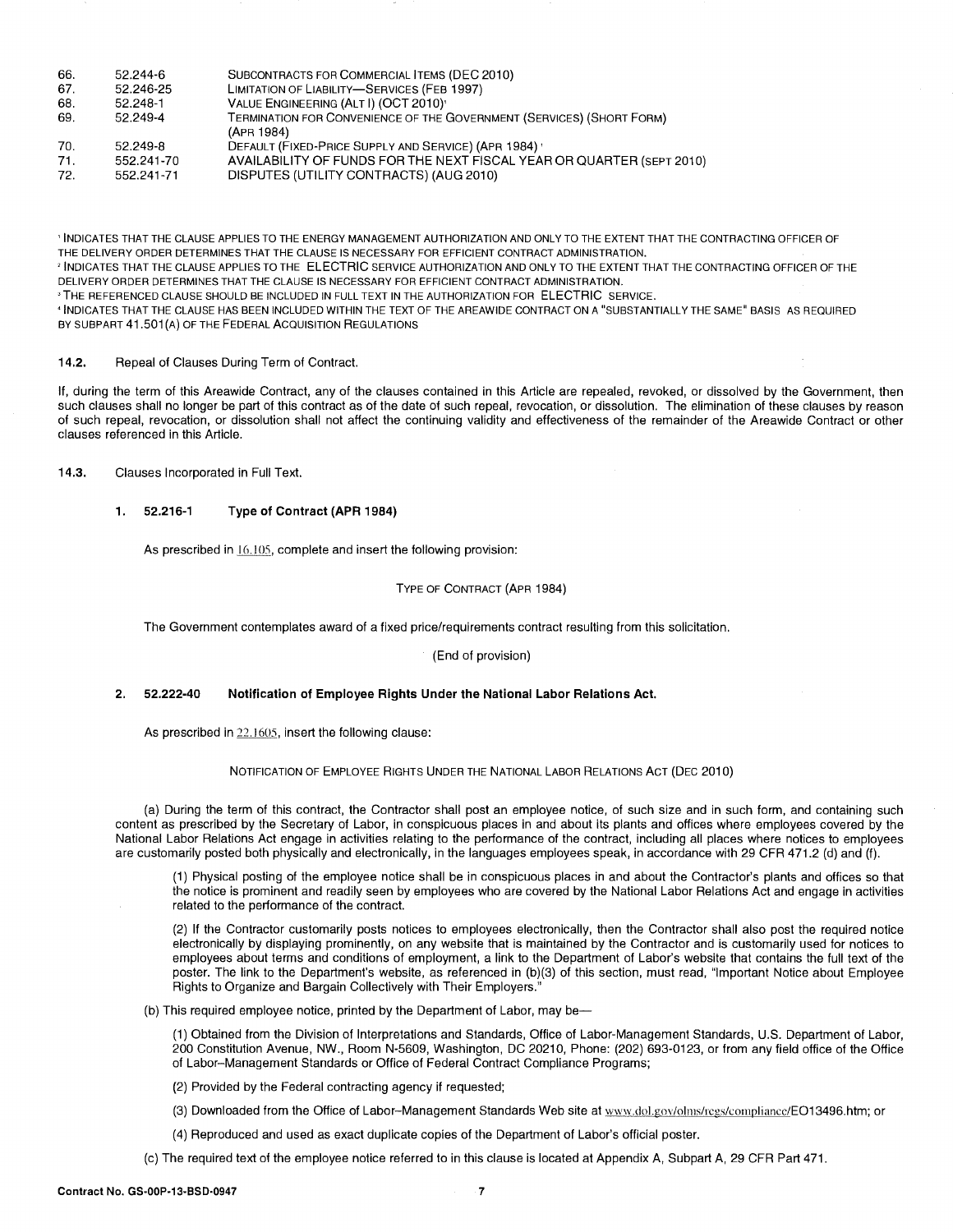(d) The Contractor shall comply with all provisions of the employee notice and related rules, regulations, and orders of the Secretary of Labor.

(e) In the event that the Contractor does not comply with the requirements set forth in paragraphs (a) through (d) of this clause, this contract may be terminated or suspended in whole or in part, and the Contractor may be suspended or debarred in accordance with 29 CFR 471.14 and subpart 9.4. Such other sanctions or remedies may be imposed as are provided by 29 CFR part 471, which implements Executive Order 13496 or as otherwise provided by law.

#### (f) Subcontracts.

(1) The Contractor shall include the substance of this clause, including this paragraph (f), in every subcontract that exceeds \$10,000 and will be performed wholly or partially in the United States, unless exempted by the rules, regulations, or orders of the Secretary of Labor issued pursuant to section 3 of Executive Order 13496 of January 30, 2009, so that such provisions will be binding upon each subcontractor.

(2) The Contractor shall not procure supplies or services in a way designed to avoid the applicability of Executive Order 13496 or this clause.

(3) The Contractor shall take such action with respect to any such subcontract as may be directed by the Secretary of Labor as a means of enforcing such provisions, including the imposition of sanctions for noncompliance.

(4) However, if the Contractor becomes involved in litigation with a subcontractor, or is threatened with such involvement, as a result of such direction, the Contractor may request the United States, through the Secretary of Labor, to enter into such litigation to protect the interests of the United States.

#### (End of clause)

#### **3. 52.241-7 Change in Rates or Terms and Conditions of Service for Regulated Services (FEB 1995)**

As prescribed in  $41.501(d)(1)$ , insert a clause substantially the same as the following:

#### CHANGE IN RATES OR TERMS AND CONDITIONS OF SERVICE FOR REGULATED SERVICES (FEB 1995)

(a) This clause applies to the extent services furnished under this contract are subject to regulation by a regulatory body. The Contractor agrees to give 30 days written notice of (1) the filing of an application for change in rates or terms and conditions of service concurrently with the filing of the application and (2) any changes pending with the regulatory body as of the date of contract award. Such notice shall fully describe the proposed change. If, during the terrn of this contract, the regulatory body having jurisdiction approves any changes, the Contractor shall forward to the Contracting Officer a copy of such changes within 15 days after the effective date thereof. The Contractor agrees to continue furnishing service under this contract in accordance with the amended tariff, and the Government agrees to pay for such service at the higher or lower rates as of the date when such rates are made effective.

(b) The Contractor agrees that throughout the life of this contract the applicable published and unpublished rate schedule(s) shall not be in excess of the lowest cost published and unpublished rate schedule(s) available to any other customers of the same class under similar conditions of use and service.

(c) In the event that the regulatory body promulgates any regulation concerning matters other than rates which affects this contract, the Contractor shall immediately provide a copy to the Contracting Officer. The Government shall not be bound to accept any new regulation inconsistent with Federal laws or regulations.

(d) Any changes to rates or terms and conditions of service shall be made a part of this contract by the issuance of a contract modification unless otherwise specified in the contract. The effective date of the change shall be the effective date by the regulatory body. Any factors not governed by the regulatory body will have an effective date as agreed to by the parties.

#### (End of clause)

#### **4. 52.252-1 Solicitation Provisions Incorporated by Reference (FEB 1998)**

As prescribed in 52.107(a), insert the following provision:

SOLICITATION PROVISIONS INCORPORATED BY REFERENCE (FEB 1998)

(End of Clause)

#### **5. 52.233-1 Supplement to Dispute Clause Requirements**

The requirements of the Disputes clause at Federal Acquisition Regulation (FAR) 52.233-1 are supplemented to provide that matters involving the interpretation of tariff retail rates, tariff rate schedules, and tariff terms provided under this contract are subject to the jurisdiction and regulation of the utility rate commission having jurisdiction.

(End of Supplement)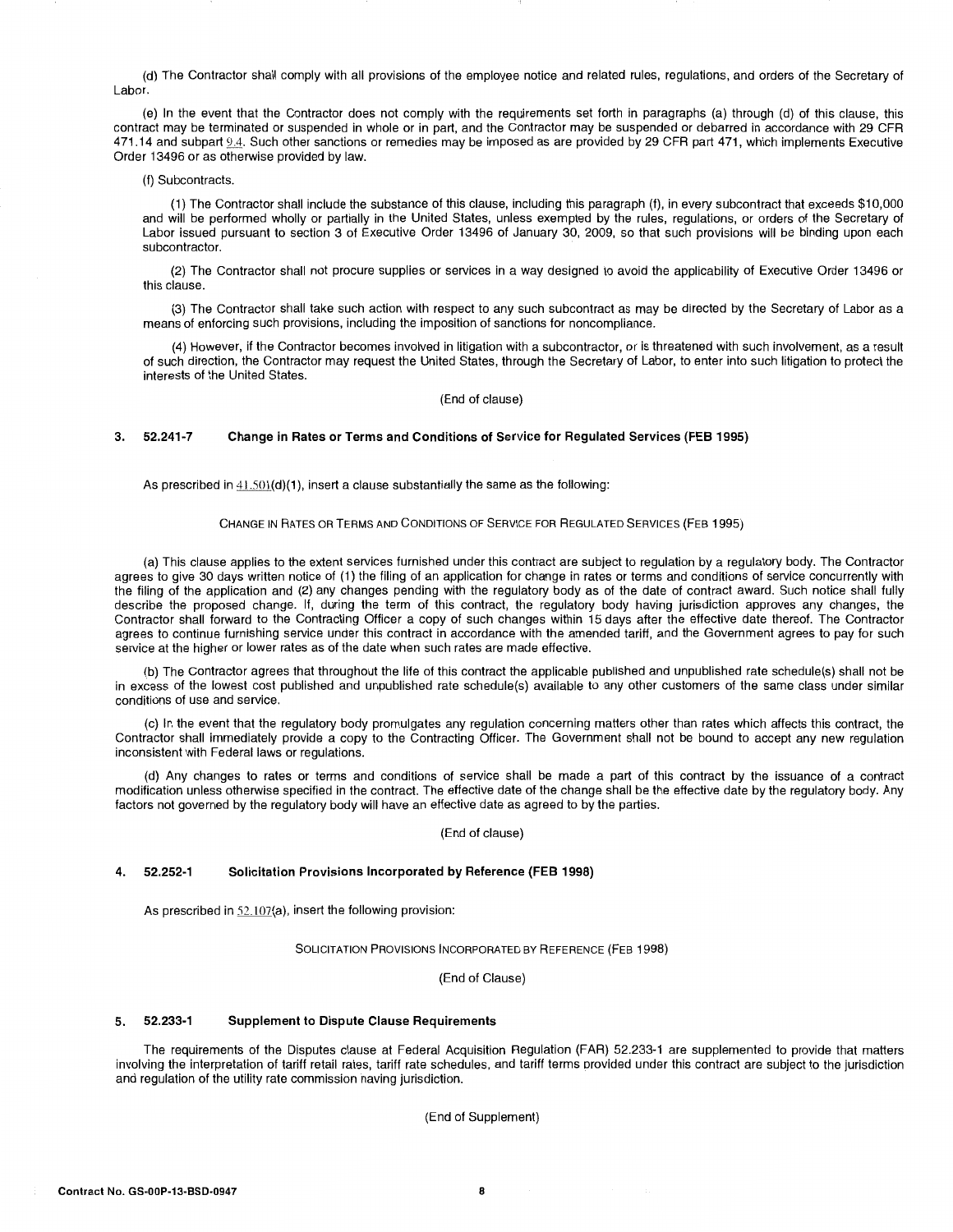#### **14.4.** State Taxes.

The contract price excludes all State and local taxes levied on or measured by the contract or sales price of the services or completed supplies furnished under this contract. The Government agrees either to pay the amount of the state or local taxes to the Contractor or provide evidence necessary to sustain an exemption from such taxes.

### **ARTICLE 15. SMALL BUSINESS SUBCONTRACTING PLAN**

**15.1**. Attached hereto and made a part hereof by reference is a SUBCONTRACTING PLAN FOR SMALL BUSINESS CONCERNS, SMALL BUSINESS CONCERNS OWNED AND CONTROLLED BY SOCIALLY & ECONOMICALLY DISADVANTAGED INDIVIDUALS, HUB ZONE BUSINESS CONCERNS, WOMAN OWNED SMALL BUSINESS CONCERNS, VETERAN-OWNED SMALL BUSINESSES CONCERNS AND DISABLED VETERAN-OWNED BUSINESSES negotiated between the Contractor and the Government, which is applicable on a company wide basis pursuant to the requirements of 15 U.S.C. 637(d). The Contractor expressly understands that this subcontracting plan is an annual plan and hereby agrees to submit a new subcontracting plan by November 30' of each year during the life of this Contract.

**15.2**. Information and announcements concerning current developments in the GSA Small Business Subcontracting Program are available on the GSA Energy Division web site accessible vi[a http://www.gsa.gov/energy.](http://www.gsa.gov/energy)

## **ARTICLE 16. NOTICES**

**16.1.** Unless specifically provided otherwise, all notices required to be provided to the Government under this Areawide Contract shall be mailed to: U. S. General Services Administration, PBS, Office of Facilities Management and Services Program; Director, Energy Division, 1800 F Street, NW, Room 1300-11, Washington, DC 20405 or via email at [energycenter@gsa.gov.](mailto:energycenter@gsa.gov)

**16.2.** All inquiries and notices to the Contractor regarding this Areawide Contract shall be mailed to: Mr. Philip W. Reeves, Director, Transportation Services, CenterPoint Energy, Inc, 1111 Louisiana Street, Houston, Texas 77002, telephone number: (713) 207-5655, or to such other person as the Contractor may hereafter designate in writing.

**16.3.** The Ordering Agency shall provide GSA with a copy of all fully executed Exhibit "B" Authorizations for Energy Management Service including any applicable attachments at the address provided in Article 16.1.

#### **ARTICLE 17. REPORTING**

The Contractor shall provide, as prescribed and directed by the Contracting Officer, an annual report on Subcontracting Plan Achievements (contract awards to small businesses), in accordance with the approved subcontracting plan for small business concerns and small business concerns owned and controlled by socially and economically disadvantaged individuals by October 30 of each year during the life of this Areawide Contract. The report shall be submitted electronically utilizing the Small Business Administration's Electronic Subcontracting Reporting System. The website address of the system can be found a[t http://www.esrs.gov.](http://www.esrs.gov/)

## **ARTICLE 18. UTILITY ENERGY SERVICE CONTRACTS.**

**18.1.** Performance Assurance: Energy Conservation Measures (ECMs) will not normally be included within a project unless a net overall energy usage or cost reduction can be demonstrated and verified. When ECM construction is complete, the commissioning process provides data for this verification. UESCs that include a savings guarantee will require additional measurement and verification (M&V) activities during the performance period. Verification standards for energy projects are established in the M&V Guidelines: Measurement and Verification for Performance Based Contracts, published by the Department of Energy's Federal Energy Management Program (FEMP). All UESCs, regardless of whether they include a savings guarantee, will include a Performance Assurance Plan with key performance indicators identified.

**18.2.** Unless otherwise provided by law, UESC performance assurances or guarantees of the savings generated by the ECMs must equal or exceed the total task order value.

**18.3.** Subcontracting: The Contractor may perform any or all of its requested services through subcontractors, including its unregulated affiliates. ECM subcontractors shall be competitively selected in accordance with FAR 52.244-5 (Article 14.1-65 herein). Subcontractor selection shall be based on cost, experience, past performance and other such factors as the Contractor and the Ordering Agency may mutually deem appropriate and reasonably related to the Government's minimum requirements. Upon request by the Government, the Contractor shall make available to the contracting officer all documents related to the selection of a subcontractor. In no event shall the service be provided by subcontractors listed as excluded from Federal Procurement Programs maintained by GSA pursuant to 48 C.F.R. 9.404 (Article 14.1-13 herein).

**18.4**. For all Authorizations involving Energy Conservation Measures, it is desirable to have a Warranty Clause that addresses the specific needs and requirements of the work being performed and equipment that is to be provided by the Contractor, however, in the absence of a Warranty Clause in the Authorization the following language will serve as the default Clause:

The Company shall pass through to the Agency all warranties on equipment installed or provided by it or its subcontractors on Government property with the following representation:

CENTPOINT ENERGY RESOURCES CORP. ACNOWLEDGES THAT THE UNITED STATES OF AMERICA WILL OWN OR LEASE THE EQUIPMENT AND/OR MATERIALS BEING INSTALLED OR SUPPLIED HEREUNDER, AND, ACCORDINGLY, AGREES THAT ALL WARRANTIES SET FORTH HEREIN, OR OTHERWISE PROVIDED BY LAW IN FAVOR OF CENTPOINT ENERGY RESOURCES CORP. SHALL INURE ALSO TO THE BENEFIT OF THE UNITED STATES AND THAT ALL CLAIMS ARISING FROM ANY BREACH OF SUCH WARRANTIES OR AS A RESULT OF DEFECTS IN OR REPAIRS TO SUCH EQUIPMENT OR SUPPLIES MAY BE ASSERTED AGAINST CENTPOINT ENERGY RESOURCES CORP. OR MANUFACTURER DIRECTLY BY THE UNITED STATES.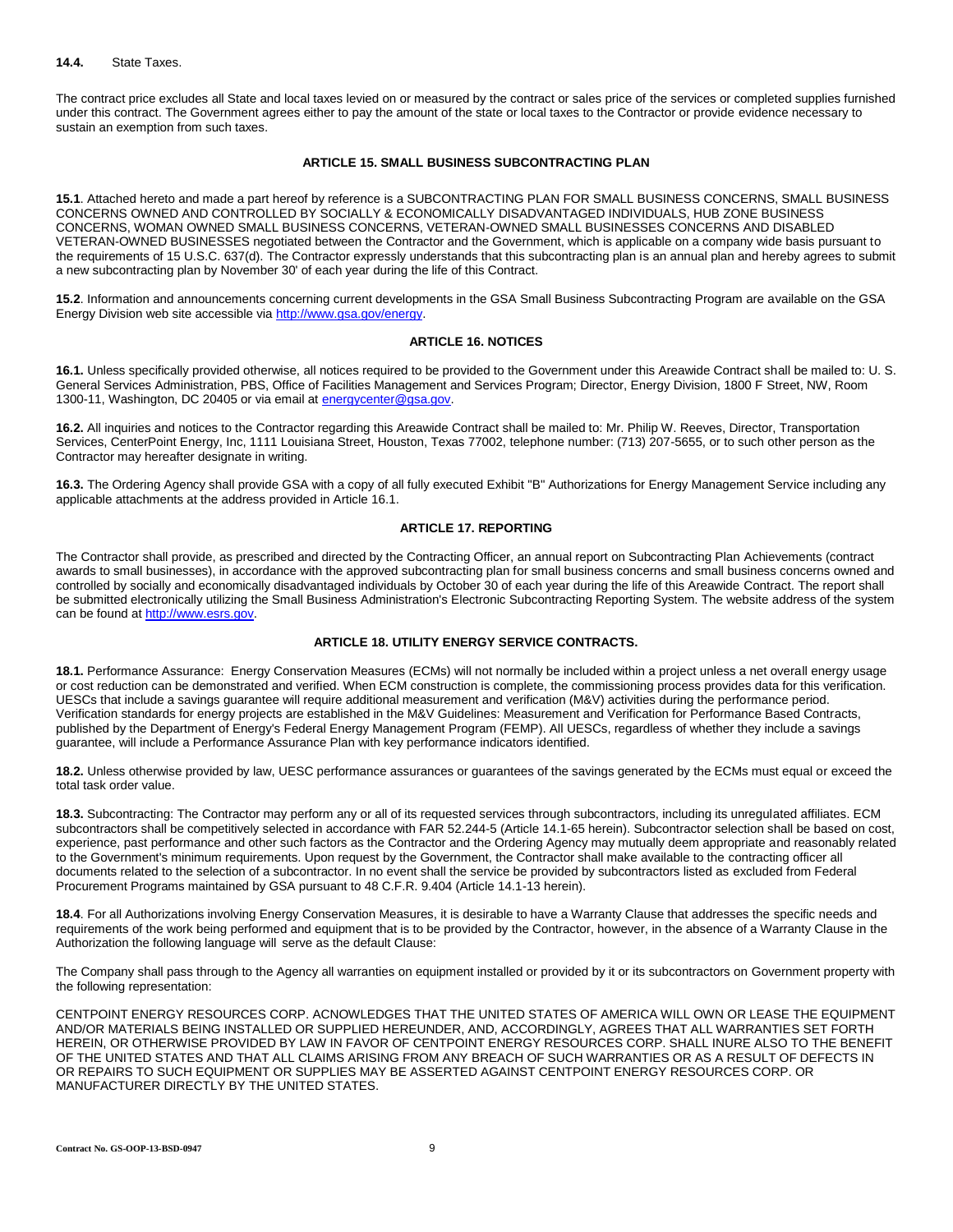**18.5.** The Ordering Agency shall provide GSA with copies of fully executed Exhibit "C" Authorizations for any EMS resulting from approved energy audits, including any applicable attachments, at the address provided in Article 16.1. The contractor shall provide financial schedules at interim delivery points as required by the ordering agency. Financial schedules are based upon the eProject Builder system and final financial schedules shall be submitted through the eProject Builder system https://eprojectbuilder.lbl.gov.

**18.6.** Contractor's Responsibilities under Contract for Energy Management Services provided under this Contract:

**(a)** The Contractor shall not provide Energy Management Services to Federal facilities under this Agreement unless the facility is a current customer of the Contractor or a prospective customer of the Contractor that is located within a geographic area that the Contractor is authorized to serve.

**(b)** The work that is to be performed under the Energy Management Service contract shall be limited to work resulting in a direct reduction in energy usage (see Article 1.1(i)) and any modifications or repairs that are necessary as a direct result of the installation of the Energy Conservation Measure.

#### **ARTICLE 19. MISCELLANEOUS**.

**19.1.** Contract Administration: The Ordering Agency shall assist in the day-to-day administration of the utility service being provided to it under an Authorization.

**19.2.** Anti-Deficiency: Unless otherwise authorized by Public Law or Federal Regulation, nothing contained herein shall be construed as binding the Government to expend, in any one fiscal year, any sum in excess of the appropriation made by Congress for that fiscal year in furtherance of the matter of the contract or to involve the Government in an obligation for the future expenditure of monies before an appropriation is made (Anti-Deficiency Act, 31 U.S.C. 1341 (a)(1 )(A)).

**19.3.** Obligation to Serve: Nothing contained in this Contract shall obligate the Contractor to take any action which it may consider to be detrimental to its obligations as a public utility.

**19.4.** Term of Authorizations: It is recognized that during the life of this Contract, situations and/or requirements may arise where it may be desirable that the term of service to an Ordering Agency's facility extend beyond the term of this Contract. In such event, the particular Authorization involved may specify a term extending beyond the term of this Contract, provided that it is within the contracting authority of the Ordering Agency and appropriate termination liability provisions have been negotiated between the Contractor and Ordering Agency to address unamortized balances for connection charges and/or financing charges associated with energy management service projects.

IN WITNESS WHEREOF, the parties have executed this contract as of the day and the year first above written.

UNITED STATES OF AMERICA Acting through the Administrator of General Services

Olling By

Linda Collins **Contracting Officer** GSA, PBS, Energy Division

ATTEST:

*inppard*: GSA, PBS, Energy Divisic

**CENTERPOINT ENERGY RESOURCES CORP.** 

Reesses nD Philip W, Reeves Director, Transportation Services

**ATTEST** By

George C. Hepburn, III Division Vice President and Assistant Secretary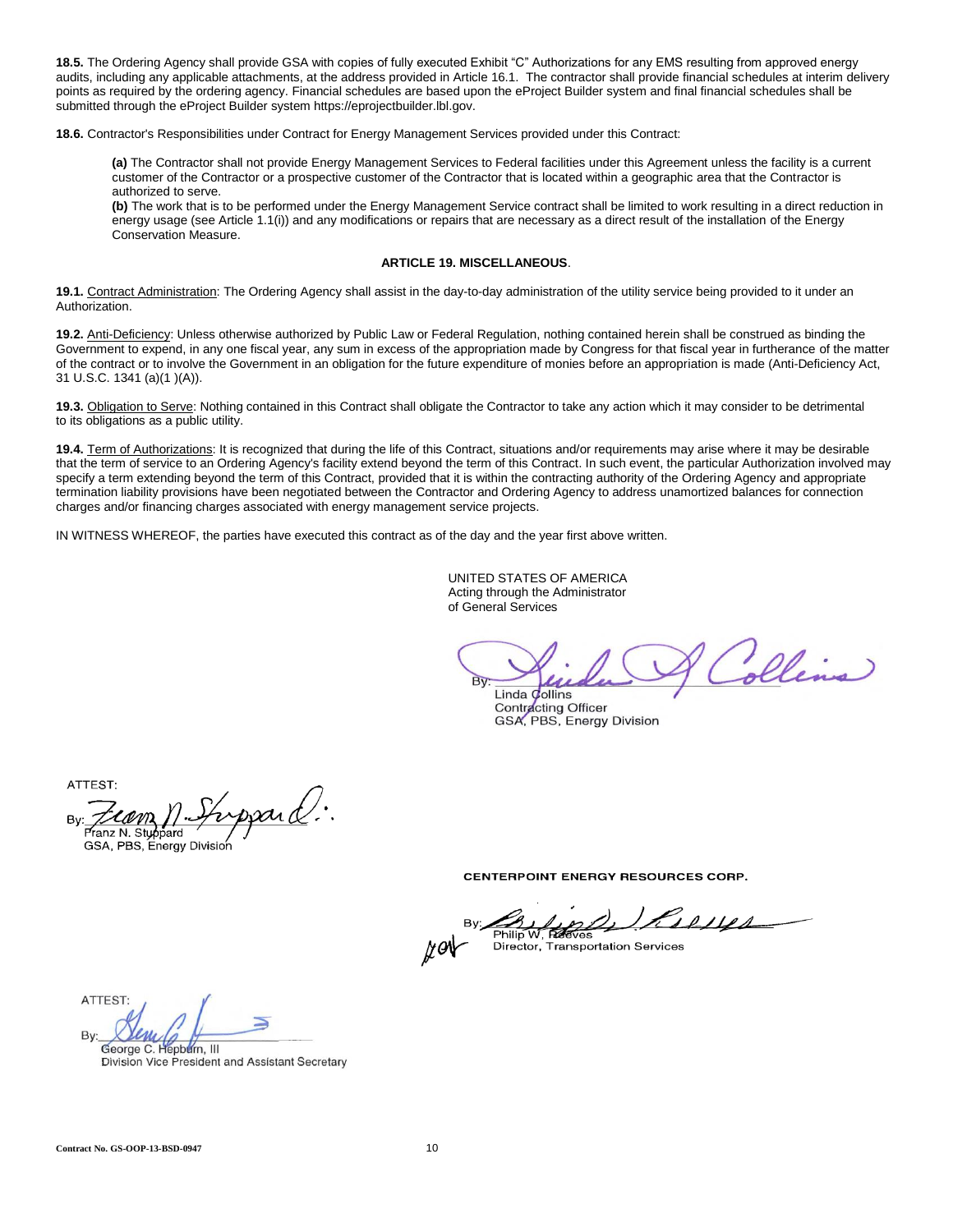#### **CERTIFICATE**

I, George C. Hepburn, certify that I am Assistant Secretary of CENTERPOINT ENERGY RESOURCES CORP., named as Contractor in the negotiated Areawide Public Utility Contract No. GS-OOP-13-BSD-0947; that Philip W. Reeves, who signed said contract on behalf of the Contractor, was then Director, Transportation Services, of said Corporation; and that said contract was duly signed for and on behalf of said Corporation and is within the scope of its corporate powers.

George C. Hepburn , III

(Corpcrate Seal)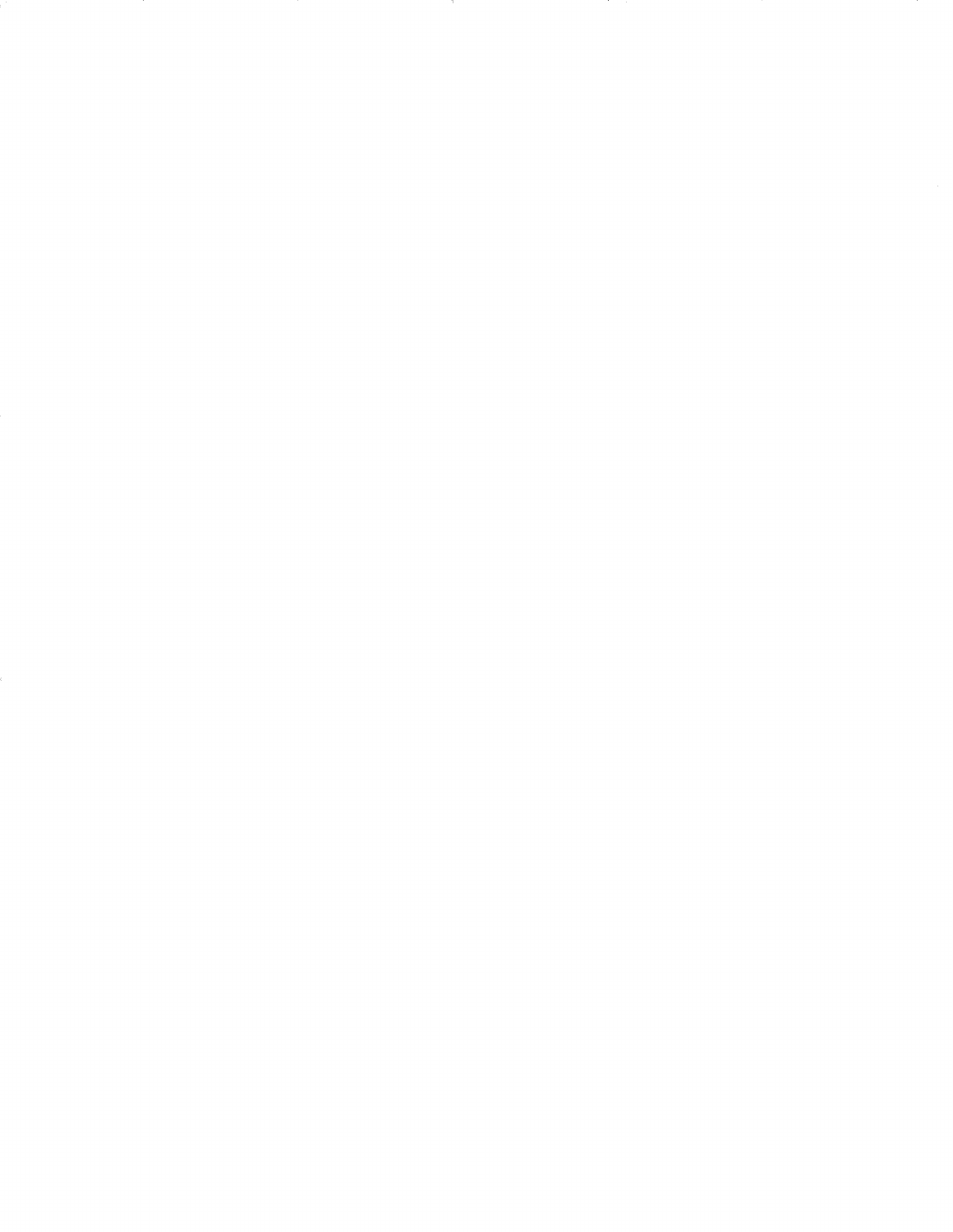| <b>EXHIBIT "A"</b> |  |
|--------------------|--|
|--------------------|--|

Contractor's ID NO. \_\_\_\_\_\_\_\_\_\_\_\_\_\_\_(Optional) Ordering Agency's ID \_\_\_\_\_\_\_\_\_\_\_\_\_\_(Optional)

#### **CENTERPOINT ENERGY RESOURCES CORP.**

AUTHORIZATION FOR NATURAL GAS SERVICE, CHANGE IN NATURAL GAS SERVICE, OR DISCONNECTION OF NATURAL GAS SERVICE UNDER CONTRACT NO. **GS-OOP-13-BSD-0947** 

| Address: Address: Address: Address: Address: Address: Address: Address: Address: Address: Address: A           |                                                                                                                                                                                                                                                                                                   |
|----------------------------------------------------------------------------------------------------------------|---------------------------------------------------------------------------------------------------------------------------------------------------------------------------------------------------------------------------------------------------------------------------------------------------|
| be followed for the initiation of service under this contract.                                                 | Pursuant to Contract No. GS-OOP-13-BSD-0947 between the Contractor and the United States Government and subject to all the provisions<br>thereof, service to the United States Government under such contract shall be rendered or modified as hereinafter stated. Contract Article 2 and 4 shall |
|                                                                                                                |                                                                                                                                                                                                                                                                                                   |
| SERVICE ADDRESS:                                                                                               |                                                                                                                                                                                                                                                                                                   |
| OTHER TERMS AND CONDITIONS: University of the conditions of the conditions of the conditions of the conditions | NATURE OF SERVICE: □ Connect, □ Change, □ Disconnect, □ Continue Service, □ DSM Work<br>$\Box$ Line Extension, Alteration, Relocation, or Reinforcement, $\Box$ Special Facilities                                                                                                                |
|                                                                                                                | Attach any other relevant terms and conditions under which service will be provided.                                                                                                                                                                                                              |
|                                                                                                                |                                                                                                                                                                                                                                                                                                   |
|                                                                                                                | SERVICE HEREUNDER SHALL BE UNDER RATE SCHEDULE NO.                                                                                                                                                                                                                                                |
| ESTIMATED ANNUAL ENERGY USAGE: MCF,                                                                            |                                                                                                                                                                                                                                                                                                   |
| ESTIMATED ANNUAL SERVICE COST: \$                                                                              |                                                                                                                                                                                                                                                                                                   |
|                                                                                                                |                                                                                                                                                                                                                                                                                                   |
|                                                                                                                | ACCOUNTING AND APPROPRIATION DATA FOR SERVICE:___________________________________                                                                                                                                                                                                                 |
| FOR CONNECTION/SPECIAL FACILITIES CHARGE:                                                                      |                                                                                                                                                                                                                                                                                                   |
|                                                                                                                | CLAUSES INCORPORATED BY REFERENCE (Check applicable clauses):                                                                                                                                                                                                                                     |
|                                                                                                                | (1) 52.211-10 Commencement, Prosecution and Completion of Work (APR 1984)<br>(2) 52.236-5 Material and Workmanship (APR 1984)<br>(3) 52.241-4 Change in Class of Service (FEB 1995)                                                                                                               |
|                                                                                                                |                                                                                                                                                                                                                                                                                                   |
|                                                                                                                |                                                                                                                                                                                                                                                                                                   |
| (4) 52.241-3 Scope and Duration of Contract (FEB 1995)                                                         |                                                                                                                                                                                                                                                                                                   |
| $(5)$ 52.241-5 Contractor's Facilities (FEB 1995)                                                              |                                                                                                                                                                                                                                                                                                   |
|                                                                                                                | (6) 52.241-7 Change in Rates or Terms and Conditions of Service for Regulated Services (FEB 1995) (Use Full Text of Clause)                                                                                                                                                                       |
| (7) 52.241-11 Multiple Service Locations (FEB 1995)                                                            |                                                                                                                                                                                                                                                                                                   |
|                                                                                                                |                                                                                                                                                                                                                                                                                                   |
|                                                                                                                | (8)_____ 52.243-1    Changes-Fixed Price (AUG 1987)<br>(9)_____ 52.249-__    Default (_____________) (Specify appropriate Clause)                                                                                                                                                                 |
|                                                                                                                | BILLS WILL BE RENDERED TO THE ORDERING AGENCY FOR PAYMENT AT THE FOLLOWING ADDRESS:                                                                                                                                                                                                               |
|                                                                                                                | <u>in copies.</u> Copies and the contract of the copies of the copies of the contract of the copies of the contract of the contract of the contract of the contract of the contract of the contract of the contract of the contract                                                               |
| ACCEPTED:                                                                                                      | The foregoing shall be effective upon the return of the fully executed original Authorization by the Contractor to the ordering Agency.                                                                                                                                                           |
|                                                                                                                | <b>CENTERPOINT ENERGY RESOURCES CORP</b>                                                                                                                                                                                                                                                          |
| (Ordering Agency)                                                                                              | (Contractor)                                                                                                                                                                                                                                                                                      |
| By:_______________                                                                                             | By:___                                                                                                                                                                                                                                                                                            |
| Authorized Signature                                                                                           | Authorized Signature                                                                                                                                                                                                                                                                              |
|                                                                                                                |                                                                                                                                                                                                                                                                                                   |
| Date: 2008 - 2008 - 2008 - 2008 - 2008 - 2008 - 2008 - 2008 - 2008 - 2008 - 2008 - 2008 - 2008 - 2008 - 2008 - |                                                                                                                                                                                                                                                                                                   |
| *                                                                                                              | Include a reference to the applicable rate schedule, and attach a copy of such schedule.                                                                                                                                                                                                          |

\*\* If necessary, attach and make part hereof supplemental agreements or sheets that cover required connection or extension charges and special facilities or service arrangements. (See Article 5 of this Contract for instructions.)

**NOTE:** A fully executed copy of this Authorization shall be transmitted by the ordering Agency to the Energy Division (PMAA), General Services Administration, Washington, DC 20405.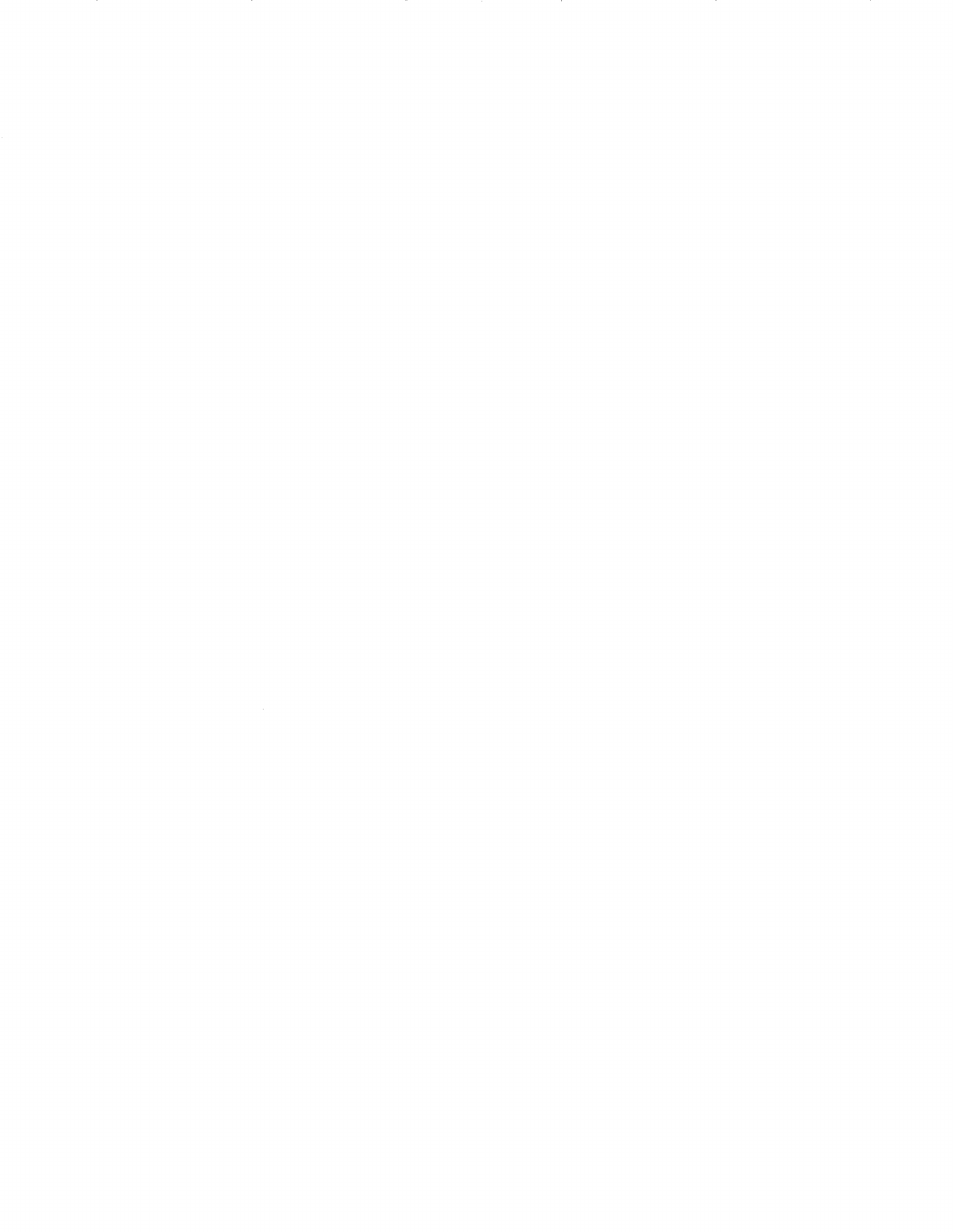Contractor's ID NO.
(Optional)<br>
Ordering Agency's ID NO.
(Optional) Ordering Agency's ID NO.

### **CENTERPOINT ENERGY RESOURCES CORP.**

AUTHORIZATION FOR ENERGY MANAGEMENT SERVICES

CONTRACT NO. **GS·OOP-13-BSD-0947** 

| Address:                                                                                                                                                                                                                                                                                                                                                                                                                                                                                                                                                                                                                                                                                                                                                                                                                                                                                            |                                                           |                                                                                 |
|-----------------------------------------------------------------------------------------------------------------------------------------------------------------------------------------------------------------------------------------------------------------------------------------------------------------------------------------------------------------------------------------------------------------------------------------------------------------------------------------------------------------------------------------------------------------------------------------------------------------------------------------------------------------------------------------------------------------------------------------------------------------------------------------------------------------------------------------------------------------------------------------------------|-----------------------------------------------------------|---------------------------------------------------------------------------------|
| Pursuant to Contract No. GS-OOP-13-BSD-0947 between the Contractor and the United States Government and subject to all the provisions<br>thereof, service to the United States Government under such contract shall be rendered or modified as hereinafter stated. Contract Articles 2 and 4<br>shall be followed for the initiation of service under this contract.                                                                                                                                                                                                                                                                                                                                                                                                                                                                                                                                |                                                           |                                                                                 |
|                                                                                                                                                                                                                                                                                                                                                                                                                                                                                                                                                                                                                                                                                                                                                                                                                                                                                                     |                                                           |                                                                                 |
| SERVICE ADDRESS: ______                                                                                                                                                                                                                                                                                                                                                                                                                                                                                                                                                                                                                                                                                                                                                                                                                                                                             |                                                           |                                                                                 |
| NATURE OF SERVICE:<br>□ Preliminary Energy Audit □ ECP Feasibility Study<br>$\Box$ Energy Conservation Project (ECP) Installation<br>□ Other (See Remarks Below)                                                                                                                                                                                                                                                                                                                                                                                                                                                                                                                                                                                                                                                                                                                                    |                                                           | $\Box$ ECP Engineering & Design Study<br>□ Demand Side Management (DSM) Project |
| SERVICE HEREUNDER shall be provided consistent with the Contractor's applicable tariffs, rates, rules, regulations, riders, practices, and/or terms and<br>conditions of service, as modified, amended or supplemented by the Contractor and approved, to the extent required, by the Commission. (See Article<br>5 of this contract.)                                                                                                                                                                                                                                                                                                                                                                                                                                                                                                                                                              |                                                           |                                                                                 |
| <b>ESTIMATED PROJECT COST: \$</b><br><u> 1999 - Johann Harry Harry Harry Harry Harry Harry Harry Harry Harry Harry Harry Harry Harry Harry Harry Harry Harry Harry Harry Harry Harry Harry Harry Harry Harry Harry Harry Harry Harry Harry Harry Harry Harry Harry Ha</u>                                                                                                                                                                                                                                                                                                                                                                                                                                                                                                                                                                                                                           |                                                           |                                                                                 |
|                                                                                                                                                                                                                                                                                                                                                                                                                                                                                                                                                                                                                                                                                                                                                                                                                                                                                                     |                                                           |                                                                                 |
| LIST OF ATTACHMENTS:                                                                                                                                                                                                                                                                                                                                                                                                                                                                                                                                                                                                                                                                                                                                                                                                                                                                                |                                                           |                                                                                 |
| $\Box$ General Conditions<br>□ Payment Provisions                                                                                                                                                                                                                                                                                                                                                                                                                                                                                                                                                                                                                                                                                                                                                                                                                                                   | □ Special Requirements                                    | □ Economic Analysis                                                             |
| □ Facility/Site Plans<br>□ Historical Data                                                                                                                                                                                                                                                                                                                                                                                                                                                                                                                                                                                                                                                                                                                                                                                                                                                          | □ Utility Usage History                                   | □ ECP Feasibility Study                                                         |
| $\Box$ Design Drawings<br>$\Box$ Design Specifications                                                                                                                                                                                                                                                                                                                                                                                                                                                                                                                                                                                                                                                                                                                                                                                                                                              | $\Box$ Certifications                                     | $\Box$ Commission Schedules                                                     |
| <b>CLAUSES INCORPORATED BY REFERENCE (Check applicable clauses):</b><br>(1) 52.211-10 Commencement, Prosecution and Completion of Work (APR 1984)<br>(2) 52.232-5 Payments under Fixed-Price Construction Contracts (SEP 2002)<br>Supersedes provisions of payment clauses in Article 14.<br>(3) 52.2332-27 Prompt Payment for Construction Contracts (FEB 2002)<br>(4) 52.236-5 Material and Workmanship (APR 1984)<br>52.241-8<br>Change in Rates or Terms and Conditions of Service for Unregulated<br>(5)<br>Services (FEB 1995) (Use full Text of Clause)<br>$(6)$ 52.243-1<br>Changes-Fixed Price (AUG 1987)<br>(7) 52.249- Default (Specify appropriate Clause)<br>In addition, the Contracting Officer negotiating the terms and conditions under this authorization shall supplement the above-referenced clauses with<br>clauses for the appropriate type of contract.<br><b>REMARKS:</b> |                                                           |                                                                                 |
| ACCEPTED:                                                                                                                                                                                                                                                                                                                                                                                                                                                                                                                                                                                                                                                                                                                                                                                                                                                                                           | <b>CENTERPOINT ENERGY RESROUCES CORP.</b><br>(Contractor) |                                                                                 |
| (Ordering Agency)                                                                                                                                                                                                                                                                                                                                                                                                                                                                                                                                                                                                                                                                                                                                                                                                                                                                                   |                                                           |                                                                                 |
|                                                                                                                                                                                                                                                                                                                                                                                                                                                                                                                                                                                                                                                                                                                                                                                                                                                                                                     |                                                           |                                                                                 |
| Authorized Signature                                                                                                                                                                                                                                                                                                                                                                                                                                                                                                                                                                                                                                                                                                                                                                                                                                                                                | Authorized Signature                                      |                                                                                 |
|                                                                                                                                                                                                                                                                                                                                                                                                                                                                                                                                                                                                                                                                                                                                                                                                                                                                                                     |                                                           |                                                                                 |
|                                                                                                                                                                                                                                                                                                                                                                                                                                                                                                                                                                                                                                                                                                                                                                                                                                                                                                     |                                                           |                                                                                 |
| Telephone No._____________________                                                                                                                                                                                                                                                                                                                                                                                                                                                                                                                                                                                                                                                                                                                                                                                                                                                                  |                                                           |                                                                                 |

**NOTE:** A fully executed copy of this Authorization shall be transmitted by the ordering Agency to the Energy Division (PMAA), General Services Administration, Washington, DC 20405.